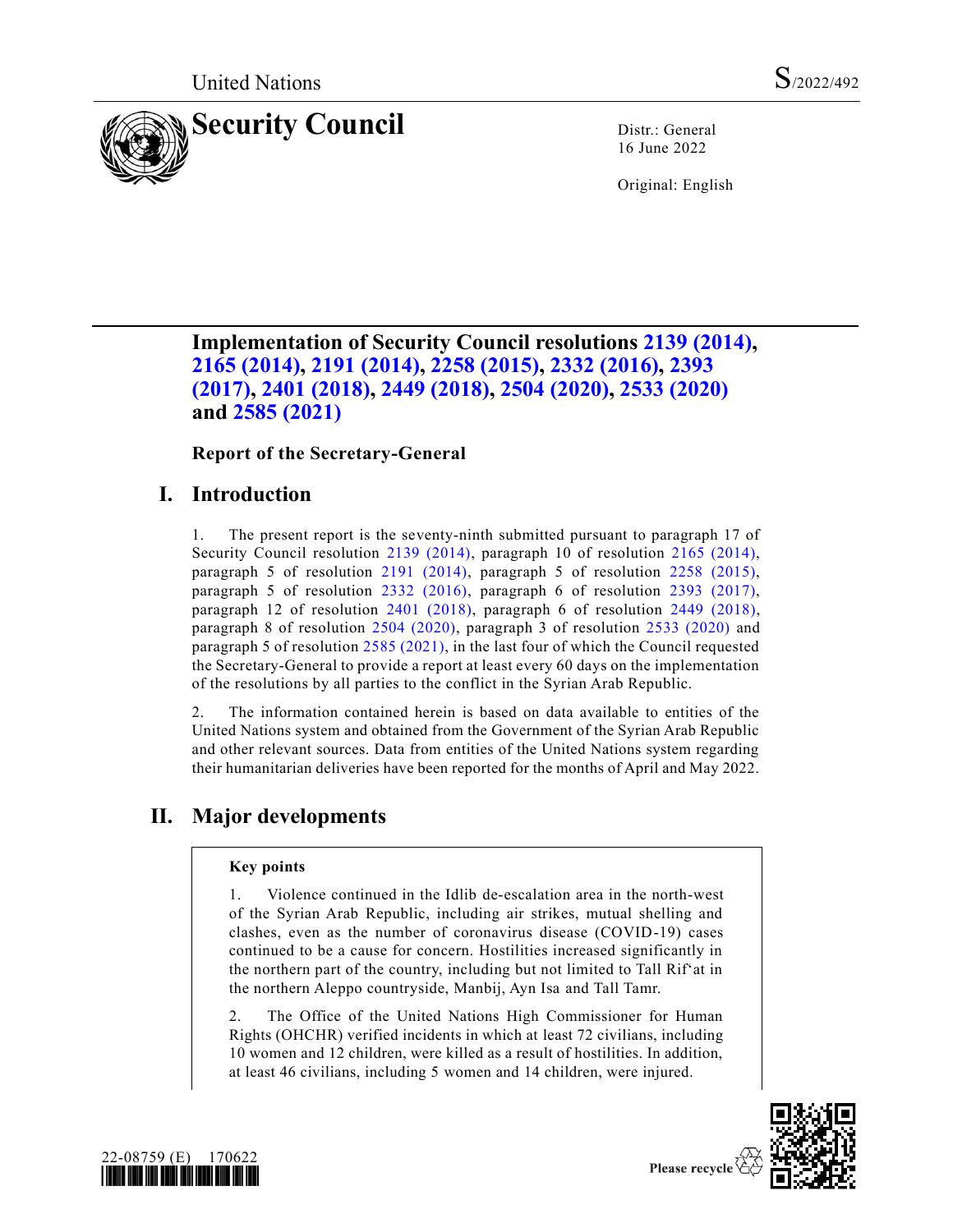3. The economic crisis continued to affect civilians across the country. Approximately 12 million people are considered to be food-insecure and 1.9 million are at risk of falling into food insecurity. April marked the eighth consecutive month in which the monthly price for a standard food basket reached the highest level ever recorded. After more than 11 years of conflict and displacement, an unprecedented number of children and women in the country are now struggling with soaring rates of malnutrition.

4. COVID-19 continued to spread across parts of the country, albeit at a slower pace. Although vaccination efforts are under way, only 7.8 per cent of the population has been fully vaccinated, while 12.2 per cent has received at least one dose.

5. The crisis continues to have a gendered impact, with women and adolescent girls paying a high price for harmful and discriminatory gender norms, including gender-based violence, while men and boys face elevated risks linked to arbitrary detention, forced conscription and explosive ordnance.

6. Multiple safety and security incidents occurred in Hawl camp during the reporting period, including against humanitarian workers. An attack on 10 May on an international non-governmental organization centre prompted the suspension of all humanitarian activities in phase 5 of the camp.

7. Humanitarian assistance by United Nations agencies and their partners continued throughout the Syrian Arab Republic, including food assistance from the World Food Programme (WFP) for 5.4 million people in April and 5 million people in May, across all 14 governorates.

8. Access for humanitarian operations remains complex, with different geographical areas and types of services requiring the use of a variety of operating modalities. On 16 May, the fourth cross-line convoy, consisting of 14 trucks, delivered food assistance to more than 43,000 people in the north-west of the country. A new operational plan was developed to cover the period between 1 May and 31 December 2022. Cross-border operations continued in the reporting period, with 20 consignments consisting of 1,686 trucks crossing into the north-west from Türkiye, all through the Bab al-Hawa crossing.

9. The sixth Brussels Conference on Supporting the Future of Syria and the Region was held on 9 and 10 May 2022. Participants pledged nearly \$6.7 billion in support of humanitarian, resilience and development activities for the crisis response, including pledges for both the Syrian Arab Republic and the region for 2022–2023 and beyond.

## **Humanitarian update**

3. Hostilities continued to affect civilians in parts of the Syrian Arab Republic, including the north-west, north-east and south of the country. Civilians were killed and injured as a result of air strikes, ground-based strikes, attacks with various types of improvised explosive devices and gunfire. Hostilities also affected civilian objects, further degrading access to basic services and livelihoods.

4. Air strikes, mutual shelling and clashes between non-State armed opposition groups and government and pro-government forces across contact lines in the north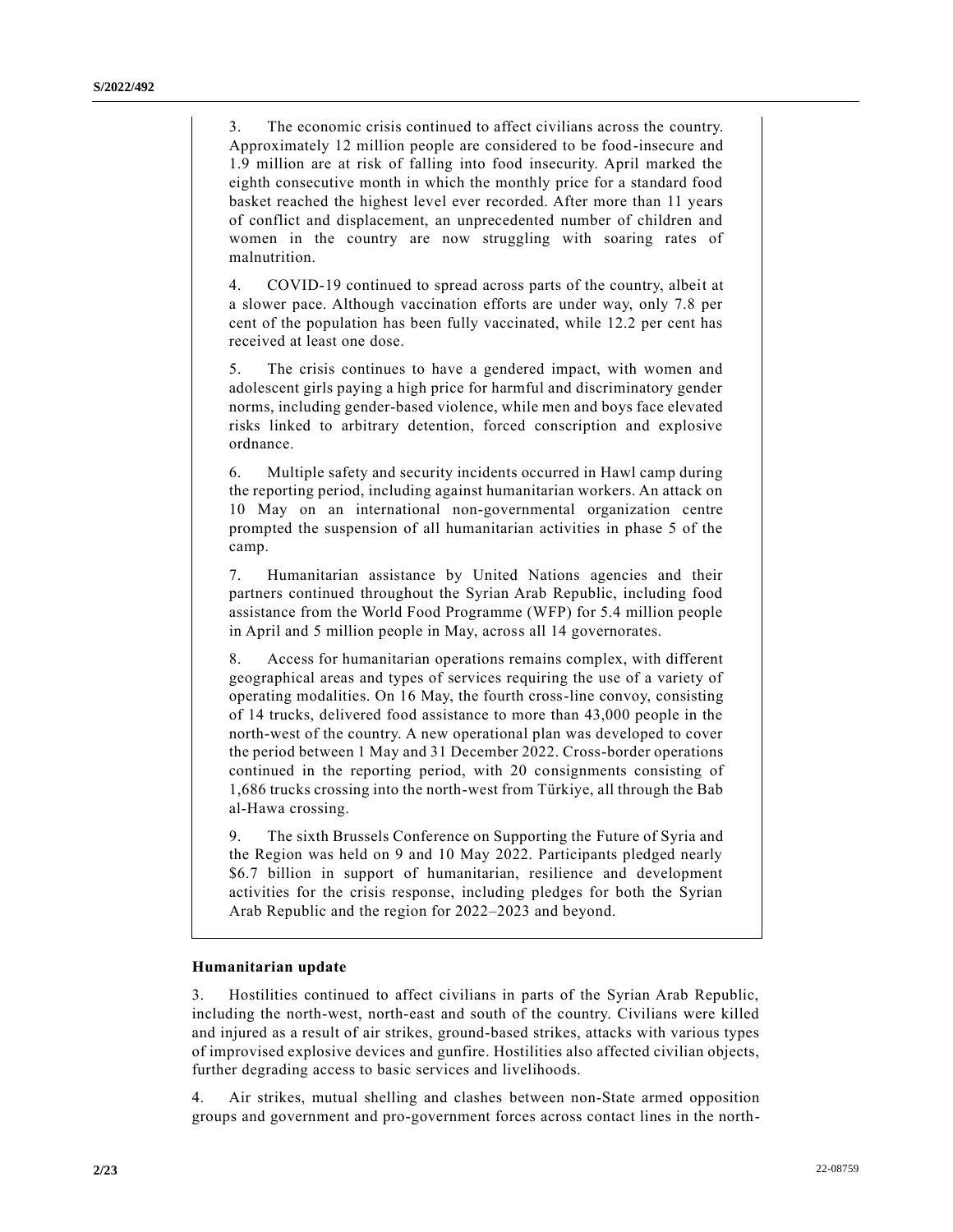west of the country continued, with the tempo of air strikes increasing at the end of April. More than 2.8 million people in the north-west, many of them women and children, remained internally displaced. The continued attacks on the civilian population in the north-west exposed them to serious violations of international humanitarian law and affected the ability of women and adolescent girls to have access to life-saving sexual and reproductive health and gender-based violence services. Explosive contamination remains widespread. Increased hostilities have displaced civilians in the northern part of the country, including at least 130 familie s from the Abu Rasayn area to nearby villages and farms in Tall Tamr subdistrict in Hasakah.

5. Da'esh, which has been designated as a terrorist group by the Security Council, continued sporadic attacks, including on civilians, in areas across Dayr al-Zawr, Hasakah, eastern rural Homs and Hama. On 16 May, Da'esh claimed responsibility for two bombings in the countryside of Kiswah, south of Damascus. The threat of Da'esh near Damascus raised concern about the group's geographical reach and potential ability to threaten greater numbers of civilians in urban areas.

6. The south-west continued to witness violent incidents across Dar'a, Qunaytirah and Suwayda' Governorates, including improvised explosive device attacks, targeted killings, kidnappings, exchanges of fire and limited-scale clashes.

7. Food insecurity has reached record levels in the country. Each day, 13.9 million people, including more than 4.6 million children, go hungry. In a recent report, the World Health Organization (WHO) indicated that, after more than 10 years of conflict and displacement, an unprecedented number of the country's children and women are now struggling with soaring rates of malnutrition. Some 5.5 million people, primarily mothers and children up to 5 years of age, will need direct nutrition assistance in 2022 and into 2023; half of those persons live in the north-east of the country.

8. The economic crisis continues to affect civilians across the country, in particular children, women, older people and people with disabilities. According to WFP, April marked the eighth consecutive month in which the monthly price for a standard food basket reached the highest level ever recorded since monitoring started in 2013, with food prices 37 per cent higher than in February, 64 per cent higher than six months ago and 84 per cent higher than in April 2021. Skyrocketing global food prices are curtailing the ability of WFP to maintain its operations in the country at current levels. Although the FAO Food Price Index declined 0.8 per cent in April from the all-time high that it had reached in March, it was still 29.8 per cent above its value in March 2021. Price increases are attributable to various factors, including fuel shortages countrywide, a worldwide increase in food and fuel prices and the depreciation of the Syrian pound. People are exhausting their limited reserves. Disruptions to livelihoods increase women's and girls' vulnerability to gender-based violence, including early marriage, and boys' vulnerability to being recruited into armed groups. They also fuel harmful coping mechanisms, straining the capacities of families and communities to protect children, in particular adolescent girls.

9. Millions of people in the Syrian Arab Republic lack reliable access to sufficient and safe water owing to a range of factors, including the low water level of the Euphrates River, erratic and low rainfall, the operational capacity of water stations, electricity cuts and other disruptions to the water system, partly as a result of hostilities. Since May, the water level of the Euphrates River has dropped significantly. In early May, the Tishrin Dam Authority warned that the dam could only operate for six hours a day because of the river's low water level. The reduced capacity of the Tishrin hydroelectric power plant will affect water supply and irrigation across large parts of the north-east. Erratic rainfall and water scarcity have led to a lack of pastures in natural rangelands. The resulting shortage of animal fodder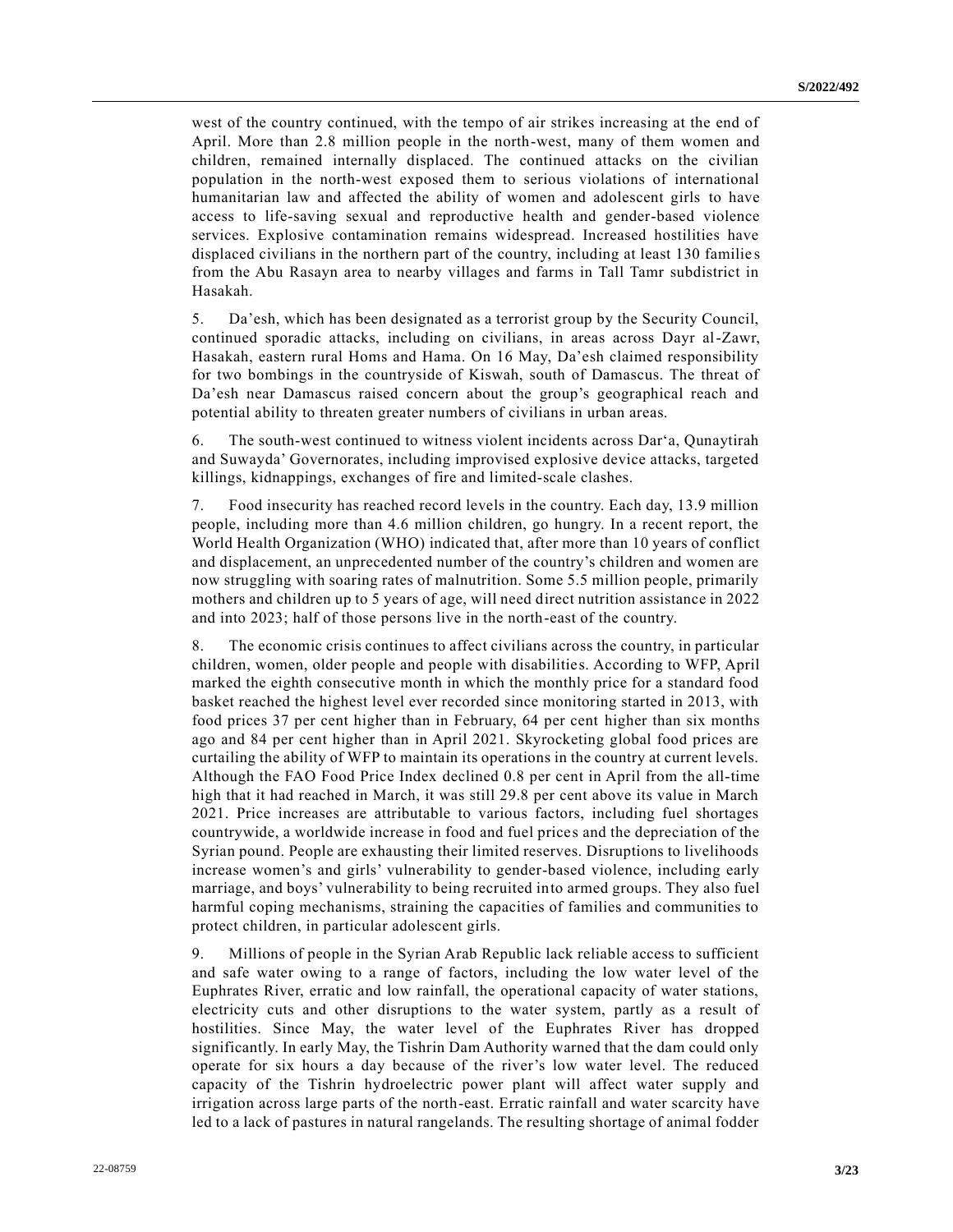has caused a sharp increase in livestock feed prices. Dry spells up to the end of April have further affected rain-fed crops. Limited access to clean water creates challenges for women's and girls' menstrual hygiene practices and increases the risk of infections, thereby affecting their sexual and reproductive health.

10. Uluk water station has reportedly been operational throughout the reporting period. However, its pumping capacity remained low mainly because of low voltage and interruptions in power supply. Maintaining the station continues to be challenging, although maintenance teams came across lines of control on multiple occasions to carry out repairs. As a result, water in Hasakah neighbourhoods is available on a rotating basis only, and water trucking operations continue. Shutdowns and low operational capacity regularly affect access to water for over 960,000 people, including those living in such camps as Hawl.

11. Disruptions in the supply of potable and agricultural water continued to be reported in the city of Bab and the surrounding areas, affecting some 185,000 people. Since March 2017, Bab has been among the subdistricts reporting the highest levels of waterborne diseases across the country. The United Nations continues to advocate for the resumption of water supply to the city from the Ayn al-Baydah station and the conduct of a technical assessment.

12. Some 56,000 people, 94 per cent of whom are women and children, remain at Hawl camp. The security situation in the camp continued to deteriorate, with 16 murders and four attempted murders reported in 2022. On 6 April, Hawl camp administration allowed humanitarian actors to resume their activities, which had been suspended on 16 March. Humanitarian partners operating in the camp were targeted in multiple incidents, most notably deliberate attacks against their facilities. On 6 May, assets were stolen from a non-governmental organization (NGO) centre, an early childhood centre and a learning centre. An attack on 10 May on an international NGO centre prompted the suspension of all humanitarian activities in phase 5 of the camp. The suspension continued to be in effect at the end of the reporting period.

13. The United Nations remained without humanitarian access to up to 10,500 people living in Rukban. Residents of the Rukban area continue to live in dire conditions, with limited access to essential food items, water and health care and other basic services amid restrictions on the entry of commodities. The Organization continued to advocate for immediate humanitarian access and assistance to reach those who remained in the camp.

14. In April, the number of confirmed COVID-19 cases across the country decreased by 94 per cent compared with March. COVID-19 transmission rates in parts of the country remained high and likely far beyond official figures, with the case fatality rate having reached 3.7 per cent by mid-May. The health-care system, devastated by years of conflict, has been stretched. The pandemic also affected access for women and adolescent girls to sexual and reproductive health services, including maternal health.

15. Vaccines are being administered across the country at fixed health facilities and by mobile medical teams in rural areas. Only 7.8 per cent of the population had been fully vaccinated as at 12 May, while 12.2 per cent had received at least one dose. A total of 3.8 million doses of vaccines were administered, resulting in 2.5 million vaccinated persons as at 14 May.

16. Fuel supplies continued to diminish across the country; shortages have led to price increases and affected the delivery of life-saving social and health services. In addition, fuel shortages continued to limit water pumping capacity and put financial pressure on farmers, affecting their ability to irrigate fields and transport produce to market. On 17 May, the Government of the Syrian Arab Republic raised fuel and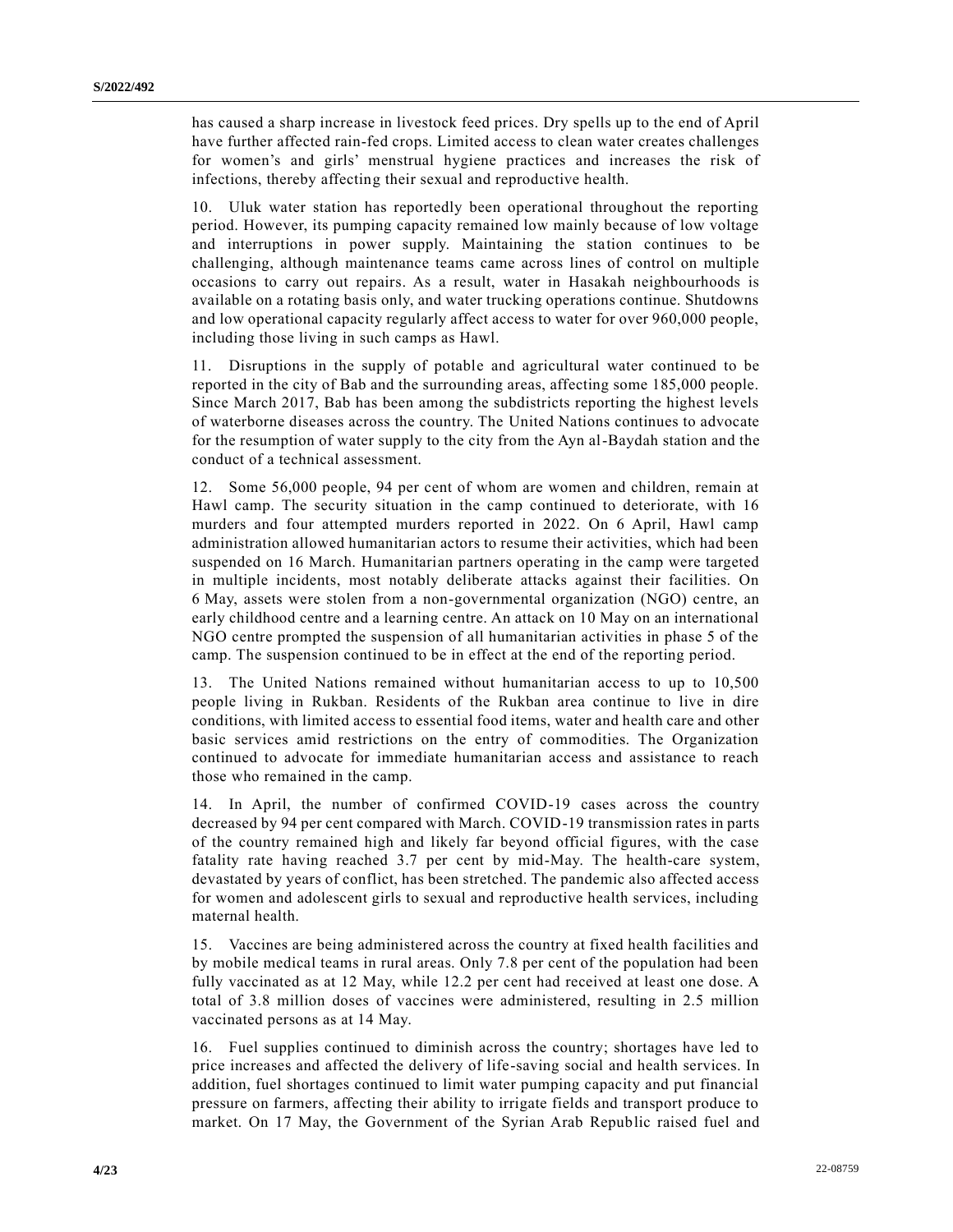diesel prices. This is expected to further increase production and transportation costs, leading to increased commodity prices. Fuel shortages also affected the operations of several major power stations, reportedly reducing electricity supply in the country by at least 21 per cent as at the end of May. That is a significant drop, given that, in 2021, electricity generation was already 65 per cent lower than pre-crisis levels. Severe power rationing was reported in many areas, with hundreds of thousands of people receiving power for about only one hour per day. The economic crisis has had a disproportionate impact on women's and children's mobility and access to basic services, including to reproductive health and protection services.

## **Update on overall developments**

17. In preparation for the eighth session of the small body of the Constitutional Committee, the Special Envoy of the Secretary-General for Syria continued his bilateral engagements with the Syrian parties and international and regional interlocutors, with a view to ensuring that progress is made at that session.

18. He reminded interlocutors that even if Syrians were to agree on the substance of constitutional reform or a new constitution, in order to move the political pro cess forward, it would still be necessary to establish a safe, calm and neutral environment in the Syrian Arab Republic, starting with confidence-building measures, as mandated by Security Council resolution [2254 \(2015\).](https://undocs.org/en/S/RES/2254(2015)) To that end, the Special Envoy continued to identify areas where consensus might be found on a series of reciprocal confidence building measures that could be implemented in parallel, step for step.

19. The Special Envoy noted that, on 30 April, a presidential decree was issued granting what is stated to be a general amnesty for persons facing terrorism charges. He discussed the amnesty with Government officials during a visit to Damascus in late May. In his meetings with those officials, the Special Envoy noted the amnesty's potential as a confidence-building measure and raised a number of concerns. He asked to be kept informed of the progress made in implementing the amnesty in a comprehensive and transparent manner.

20. The Special Envoy continued his engagement with members of the Syrian Women's Advisory Board and members of Syrian civil society. Civil society interlocutors expressed a fear that the lack of progress in the political process would lead to a decrease in humanitarian and early recovery funding at a time when the needs of millions of Syrians were at their highest.

21. During the reporting period, violence escalated in parts of northern Aleppo, Raqqah and Hasakah Governorates, with an increase in shelling, drone strikes and rocket attacks. On 26 May, the National Security Council of Türkiye noted that current or future Turkish military operations "to free its borders from the threat of terrorism do not target the territorial integrity and sovereignty" of neighbouring countries.

22. On 25 May, the Government of the Syrian Arab Republic said that it would consider any Turkish military incursion into the country as "war crimes and crimes against humanity".

#### **Protection**

23. Civilians across the Syrian Arab Republic continued to suffer the direct and indirect consequences of armed conflict and violence. From 1 April to 15 May 2022, OHCHR documented incidents across the country in which at least 72 civilians, including 10 women and 12 children, were killed and at least 46 civilians, including 5 women and 14 children, were injured as a result of hostilities, including through air strikes, ground-based strikes, attacks carried out with improvised explosive devices,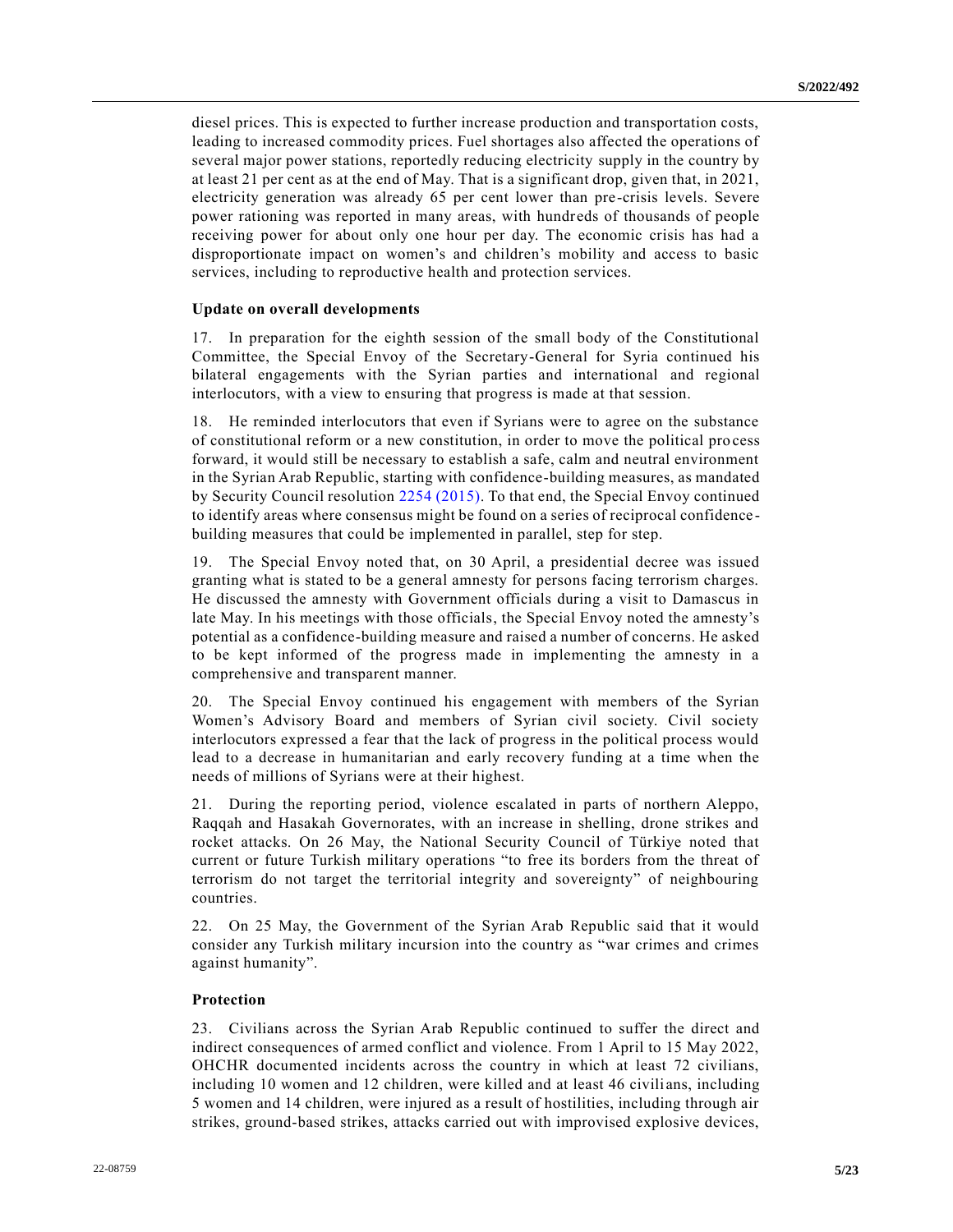explosive remnants of war, armed clashes and targeted killings at the hands of various parties to the conflict. Many of those attacks appeared to be targeting civilians or were carried out near locations of a civilian character, including residential areas and local markets.

24. Parties to the conflict continued to detain individuals arbitrarily, including media activists and journalists, in areas under their control. In most cases documented by OHCHR, detainees were denied information about the reasons for their arrest and due process rights. The families of detainees were denied information concerning their whereabouts, raising concern that, in some cases, such detention may constitute enforced disappearance.

25. OHCHR continued to document cases of detainees dying while in custody, allegedly owing to natural causes. Families learn about these deaths either by chance or when Government authorities contact them directly. In many such cases, individuals appear to have been subjected to enforced disappearance and their detention by the Government did not become known until their deaths were acknowledged. The bodies were rarely returned to their families. Family members were also denied the opportunity to question the causes of death stated in the notification or to know the whereabouts of the bodies.

26. Parties to the conflict continued to systematically commit violations and abuses of human rights, including killings, arbitrary deprivation of liberty, torture, illtreatment and kidnappings. In addition, they were responsible for deaths in custody and continued to violate civilians' rights to freedom of movement and expression, peaceful assembly and association. Women and girls continued to be at risk of multiple forms of gender-based violence, including child marriage.

27. On 30 April, President of the Syrian Arab Republic, Bashar al-Assad, issued legislative decree No. 7 of 2022. The decree grants general amnesty for crimes of terrorism committed by Syrians (foreigners are not covered) before 30 April 2022, excluding crimes that lead to the death of human beings. That amnesty, which is the first that covers terrorist crimes, extends to persons who have been sentenced for committing terrorist crimes, those being investigated on charges of having committed such crimes and those who are "wanted" for terrorism crimes committed in the country and abroad. The amnesty does not cover those who are charged under other laws. In addition, thousands of political prisoners and prisoners of conscience who have been held for years on charges not related to terrorism, such as conspiring to undermine State security, are not covered. According to information received by OHCHR, dozens of detainees and prisoners, including women, have reportedly been released from the Government security branches, detention centres and prisons, including Saydnaya military prison.

28. The Syrian Arab Republic continues to be among the countries reporting the highest number of direct victims of explosive ordnance incidents worldwide. Explosive ordnance puts one in two people in the country at risk of death and injury and impedes the delivery of crucial humanitarian assistance. The Mine Action Service estimates that one in three communities in the country is contaminated with unexploded ordnance.

29. During the reporting period, the country task force on monitoring and reporting did not verify any incident of hostilities causing damage to educational facilities.

30. The WHO Surveillance System for Attacks on Health Care reported one incident affecting health care during the reporting period. The attack was directed against a clinic of the United Nations Relief and Works Agency for Palestine Refugees in the Near East (UNRWA). No casualties resulted from that attack.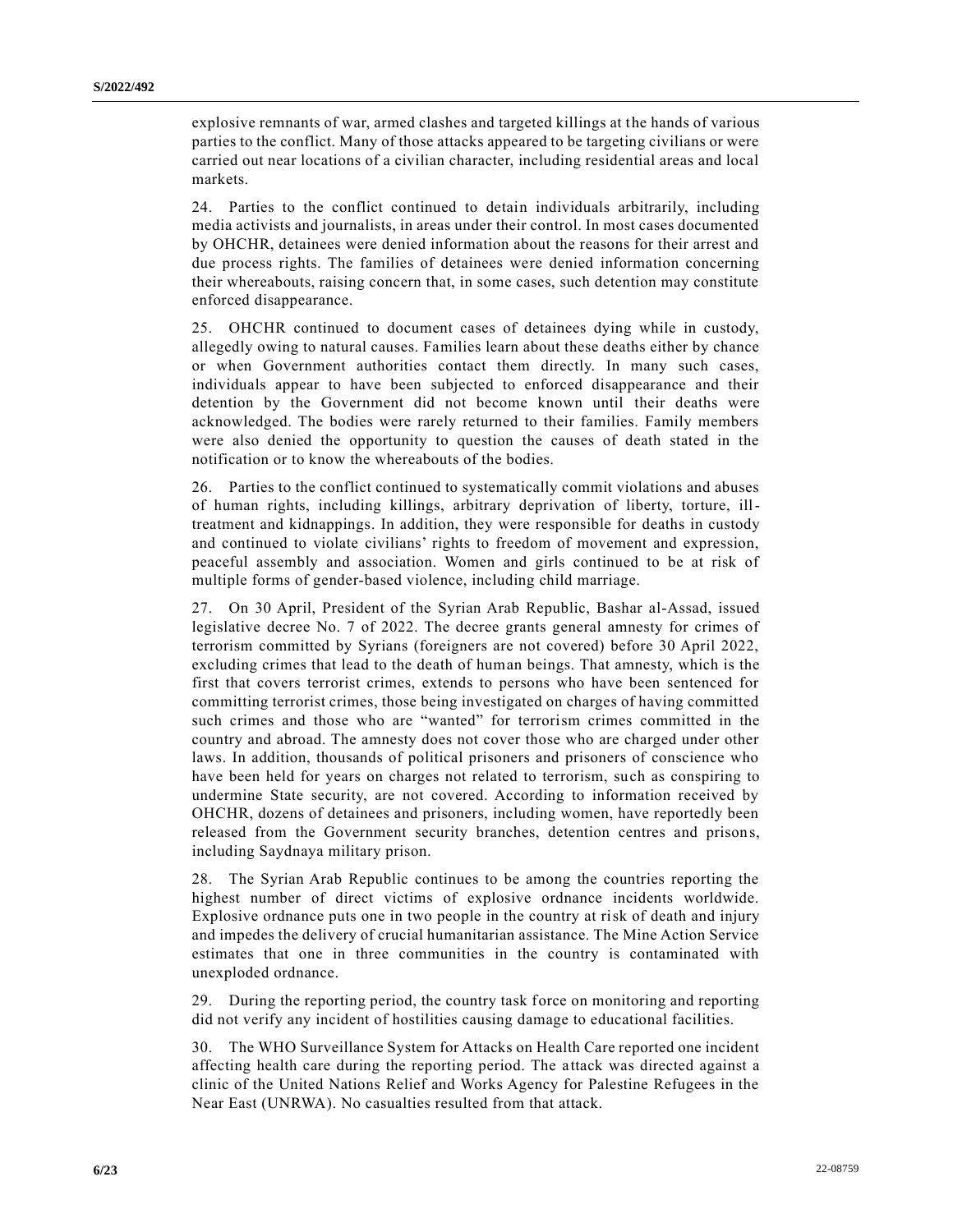## **Humanitarian response**

31. Humanitarian assistance by United Nations agencies and their humanitarian partners continued throughout the Syrian Arab Republic (see table 1). Assistance included WFP food assistance for 5.4 million people in April and 5 million people in May (as at 25 May)<sup>1</sup> across all 14 governorates. The Office of the United Nations High Commissioner for Refugees (UNHCR) provided humanitarian assistance to approximately 223,000 people across all 14 governorates and supported 124 operational community or satellite centres. Explosive risk education teams trained by the Mine Action Service delivered risk-awareness sessions to more than 28,300 civilians in April. The United Nations Children's Fund (UNICEF), working through partners, conducted awareness-raising sessions on the risk of explosive devices for some 82,500 children and caregivers.

32. In April, UNICEF provided more than 3 million people across all 14 governorates with access to critical social services, including health, nutrition, water and sanitation, education and social protection. With UNICEF support, 534,100 persons received critical water, sanitation and hygiene supplies and services, and some 240,000 children received educational services and supplies in formal settings. The United Nations Population Fund (UNFPA) and WFP, through their joint programme on cash and voucher assistance, provided an average of 78,500 pregnant and lactating women each month with e-vouchers to purchase hygiene items.

33. The United Nations and humanitarian partners drew up an integrated action plan for dignified shelter and living conditions in the north-west of the country to address increasingly protracted displacement. The aim of the plan is to move people from tents into more dignified shelters by the end of 2023, and ensure that people have access to drainage, sewerage, water, roads, lighting and electricity, as well as education, health and early recovery and livelihood opportunities. Dignified shelters are expected to reduce the dependency of communities living in tents on annual winter support.

34. The United Nations continued to support COVID-19 response efforts across the Syrian Arab Republic, including by enhancing surveillance and diagnostic capacity, procuring vital medical supplies and equipment, supporting clinical readiness, protecting the delivery of essential health-care services, supporting protective measures in schools, promoting vaccine acceptance and supporting the roll-out of vaccinations.

Table 1

**\_\_\_\_\_\_\_\_\_\_\_\_\_\_\_\_\_\_**

## **Average number of people reached each month by the United Nations and other organizations through all modalities throughout the Syrian Arab Republic, April and May 2022**

| Organization                                                | Average number of<br>people reached monthly |
|-------------------------------------------------------------|---------------------------------------------|
| Food and Agriculture Organization of the United Nations     | 47 000                                      |
| International Organization for Migration                    | 128 100                                     |
| Mine Action Service                                         | $28800^a$                                   |
| Office of the United Nations High Commissioner for Refugees | 212 700                                     |
| United Nations Children's Fund                              | $156\,500^a$                                |
| United Nations Development Programme                        | 792 000                                     |
| United Nations Population Fund                              | 230 000                                     |

<sup>1</sup> The April dispatch cycle was extended into May to reach all beneficiaries.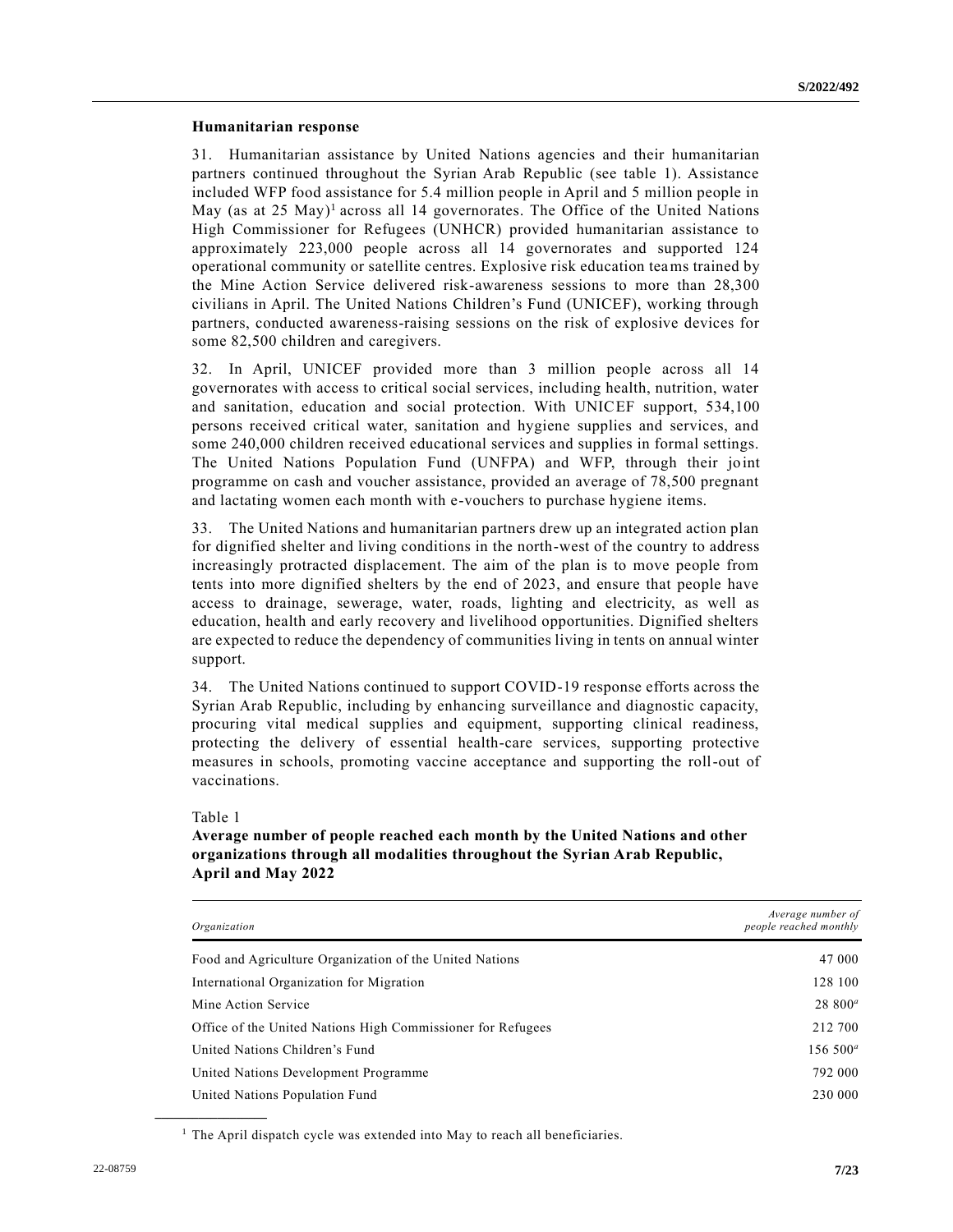| 104 200   |
|-----------|
| 5 200 000 |
| 945 000   |
|           |

*<sup>a</sup>* Figure is for April only.

35. Within the Syrian Arab Republic, assistance provided by United Nations agencies included WFP food assistance for some 4 million people in April and for 3.6 million people in May (as at 29 May). The Food and Agriculture Organization of the United Nations (FAO) assisted 87,000 people through regular programming. The humanitarian demining operations supported by the Mine Action Service continued in Darayya, Rif Dimashq, including the first demolition of explosive ordnance. UNFPA reached 405,500 people with life-saving reproductive health and genderbased violence prevention and response services in government-controlled areas. During the reporting period, WHO distributed 408,900 treatment courses and supported 153,400 medical procedures.

36. In April, the Mine Action Service explosive ordnance assessment team concluded its preliminary assessment task in Yarmouk camp. Since September, the team has conducted rapid search operations in over 6,000 buildings and confirmed explosive ordnance contamination in 199 buildings. Reports of suspected contamination in some 950 buildings have been received. Mechanical assets will be required for further assessment and clearance in the future.

37. UNRWA provided cash assistance for 208,300 Palestine refugees, and food assistance and non-food items for 74,000 Palestine refugees and 400 Palestine refugees, respectively.

38. Among the cross-border humanitarian assistance delivered into the north-west of the Syrian Arab Republic, WFP delivered food assistance for some 1.33 million people in April and dispatched food assistance to 1.37 million in May (as at 25 May). UNICEF provided multisectoral assistance to 553,000 people during the reporting period. To respond to the urgent shelter and basic needs of displaced persons and host communities between 1 April and 22 May 2022, UNHCR assisted 177,500 people through 16 cross-border trans-shipments through the Bab al-Hawa crossing. The International Organization for Migration brought multisectoral assistance to 256,250 people. UNFPA supported more than 43,000 people with life-saving reproductive health and gender-based violence prevention and response services. WHO delivered eight truckloads of medical supplies, enough to provide more than 720,000 treatments, into the north-west of the country.

#### *Delivery and monitoring of cross-border assistance*

39. As with aid programming from within the Syrian Arab Republic, cross-border deliveries are conducted in line with humanitarian principles and based on independent assessments of need. All United Nations operations are conducted in response to needs identified in an annual multisectoral needs assessment, as well as regular assessments during monitoring operations. Based on those assessments, individual cross-border shipments are initiated by the United Nations and coordinated with humanitarian partners.

40. Assistance delivered through the United Nations cross-border mechanism is monitored throughout its delivery at four distinct levels: (a) at the border by the United Nations Monitoring Mechanism for the Syrian Arab Republic; (b) at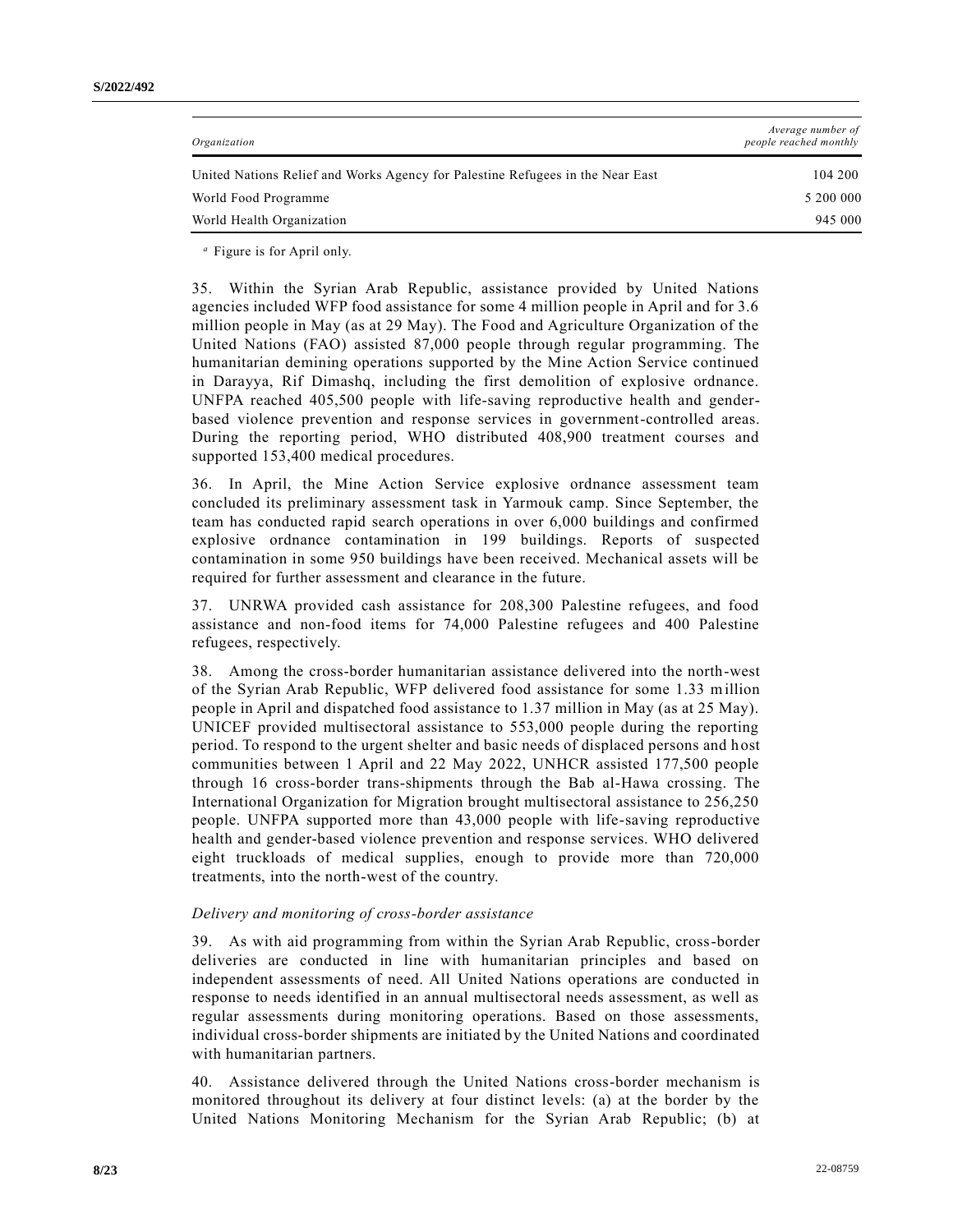warehouses inside the country; (c) at distribution points; and (d) after distribution to beneficiaries. In April and May, the Mechanism monitored and confirmed the humanitarian nature of 20 consignments consisting of 1,686 trucks. Some 78 per cent of the truckloads consisted of food aid, 20 per cent of non-food items, including shelter assistance, and the remainder consisted of health and nutrition supplies, including COVID-19 prevention supplies and vaccines, and hygiene and veterinary supplies. The transparency and accountability systems of United Nations agencies are adapted to individual operational needs. Regular reviews are being conducted to ensure that aid is going exclusively to civilians in greatest need. Systems are in place to identify and respond to any reports of aid not reaching the intended beneficiaries.

41. These rigorous monitoring and oversight measures are further outlined in the reports of the Secretary-General to the Security Council on the review of cross-line and cross-border operations [\(S/2018/617](https://undocs.org/en/S/2018/617) and [S/2020/401\)](https://undocs.org/en/S/2020/401) and on United Nations humanitarian operations in the Syrian Arab Republic [\(S/2021/1030\)](https://undocs.org/en/S/2021/1030).

## *Cross-border distribution mechanisms*

42. In the north-west of the country, humanitarian assistance is provided through different cross-border distribution mechanisms. Food and non-food items are provided directly (in-kind assistance) or, in some cases, indirectly through cash or voucher systems. Beneficiaries of in-kind food or non-food items are selected according to needs assessments conducted by humanitarian organizations and based on agreed eligibility and vulnerability criteria. Humanitarian partners in the north west perform distributions at a specific time and place, often on a monthly basis, at a market square or other central location, or through door-to-door distributions. People receiving assistance must show proof of identification matching their name on distribution lists verified by the implementing partners.

43. Humanitarian partners work through existing health structures to provide people in the north-west with life-saving health care. Assistance is provided through a wide range of services, including, but not limited to, the provision of essential health items to existing medical facilities, fuel to schools, protection services for gender-based violence survivors and support to livelihood activities. Prescription medications are supplied to pharmacies or medical facilities for their use. Support also includes providing salaries to medical workers and teachers.

#### Figure I

## **Number of beneficiaries targeted by the United Nations and its partners (see annex II) through cross-border humanitarian deliveries, by cluster, April and May 2022 (monthly average)**

(Thousands)

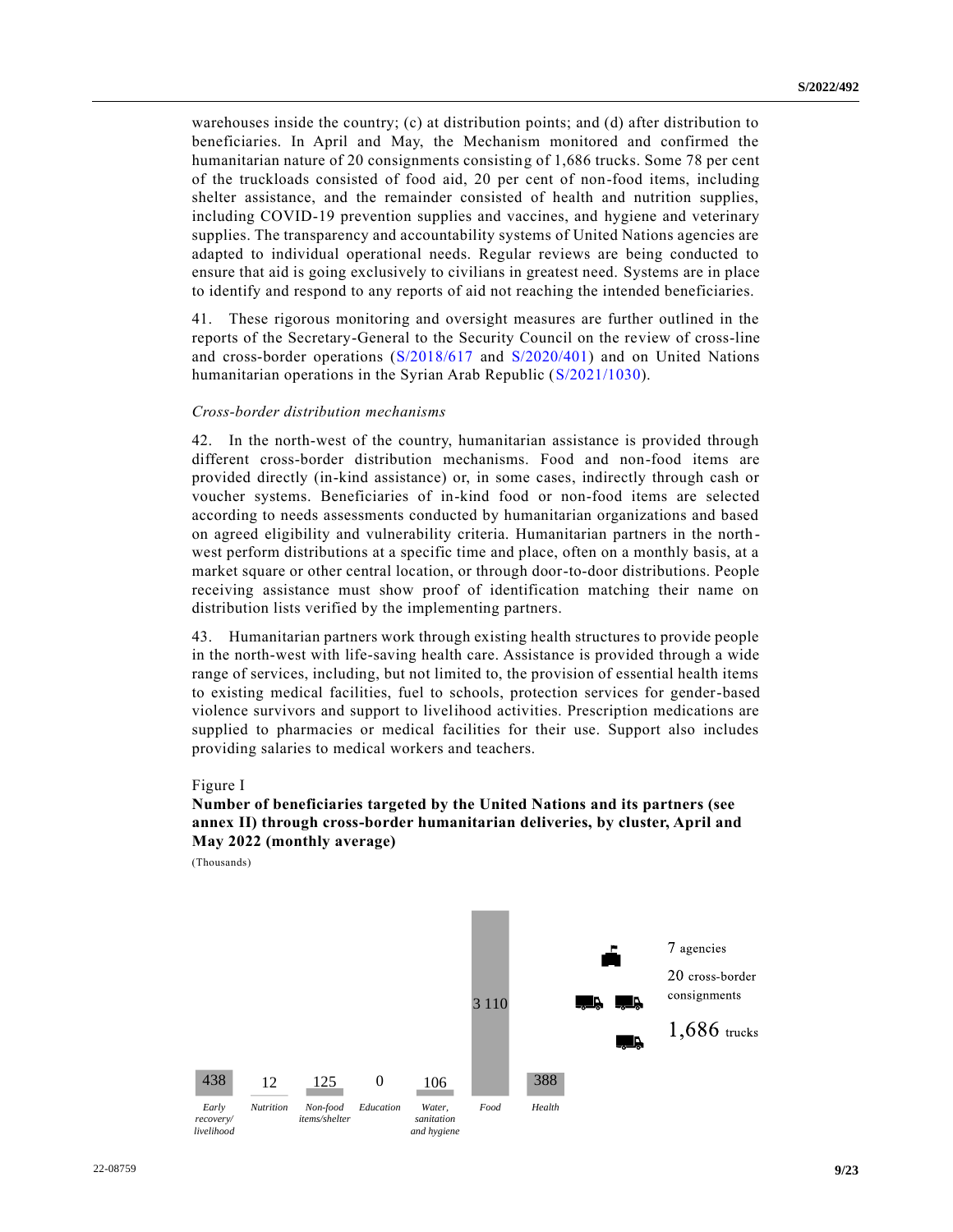## Table 2

**Number of beneficiaries targeted by the United Nations and its partners through cross-border deliveries, by sector and by district, April and May 2022 (monthly average)** 

| Governorate | District        | Early<br>recovery/<br>livelihood | Education                | Food          | Health  | Non-food<br>items/<br>shelter | <b>Nutrition</b> | Water,<br>sanitation<br>and hygiene |
|-------------|-----------------|----------------------------------|--------------------------|---------------|---------|-------------------------------|------------------|-------------------------------------|
| Aleppo      | Afrin           | 123 104                          |                          | 115 000       |         |                               |                  |                                     |
| Aleppo      | Bab             | 1 1 7 6                          | -                        | 82 000        |         | 6 2 5 0                       |                  | 6 2 5 0                             |
| Aleppo      | I'zaz           | 71 613                           | $\overline{\phantom{m}}$ | 286 000       | 60 000  | 37 700                        |                  | 16875                               |
| Aleppo      | Jarabulus       | 1 0 0 0                          |                          | 85 000        |         | 1 5 7 5                       |                  |                                     |
| Aleppo      | Jabal Sim'an    | 52 966                           |                          | 59 395        |         | 9 3 7 5                       |                  | 7 1 2 5                             |
| Idlib       | Harim           | 123 522                          |                          | 1 149 240     | 328 436 | 28 5 5 0                      | 12 3 0 3         | 32 500                              |
| Idlib       | Idlib           | 57 139                           | $\overline{\phantom{m}}$ | 1 3 3 3 0 8 9 |         | 41 771                        |                  | 43 250                              |
| Idlib       | Jisr al-Shughur | 7 7 4 9                          |                          |               |         |                               |                  |                                     |

44. The Russian Federation sent informational bulletins to the United Nations from the Centre for Reconciliation of Opposing Sides and Refugee Migration Monitoring that outlined the provision of bilateral relief assistance. Other Member States continued to provide bilateral and other forms of humanitarian assistance.

## *Early recovery and livelihoods activities*

45. Early recovery and livelihood activities represent a core pillar of the humanitarian response in the Syrian Arab Republic, with the aim of enabling people in need to regain their way of life by reconnecting them with essential services and livelihood opportunities, thus increasing their resilience to cope with future shocks. In 2022, \$1.1 billion, or 26 per cent of the overall request for humanitarian aid to the Syrian Arab Republic, will promote early recovery and resilience by funding some 570 projects. That aid is intended to cover, inter alia, 66 per cent of education requirements, 45 per cent of water, sanitation and hygiene requirements and 22 per cent of health requirements. By late May, 133 of those projects had received \$195 million, or 17 per cent of the funds requested. That includes \$42 million received by the stand-alone early recovery and livelihoods sector, amounting to 20 per cent of its funding requirements. During the reporting period, early recovery and livelihood partners supported over 319,000 direct beneficiaries and 2.9 million indirect beneficiaries.

46. The United Nations and its partners support early recovery and livelihood projects across five distinct domains: (a) the repair and rehabilitation of critical civilian infrastructure; (b) the removal of debris and solid waste; (c) incomegenerating activities and market-based interventions; (d) vocational and skills training; and (e) social cohesion and community interventions. Many of the early recovery activities implemented during the reporting period built upon emergency assistance programmes to enhance long-term recovery.

47. In respect of infrastructure rehabilitation and waste management, the United Nations Development Programme UNDP rehabilitated 3 km of the electrical network in Hasakah Governorate and removed  $1,000 \text{ m}^3$  of debris in Dayr al-Zawr and Hama Governorates. A total of 57,200 tons of solid waste were removed in Aleppo, Hasakah, Raqqah, Dayr al-Zawr, Hama, Homs, Ladhiqiyah, and Rif Dimashq Governorates and 249 waste management tools and machines were provided in Raqqah, Hama, Ladhiqiyah, and Rif Dimashq Governorates. UNDP repaired 4 km of the sewerage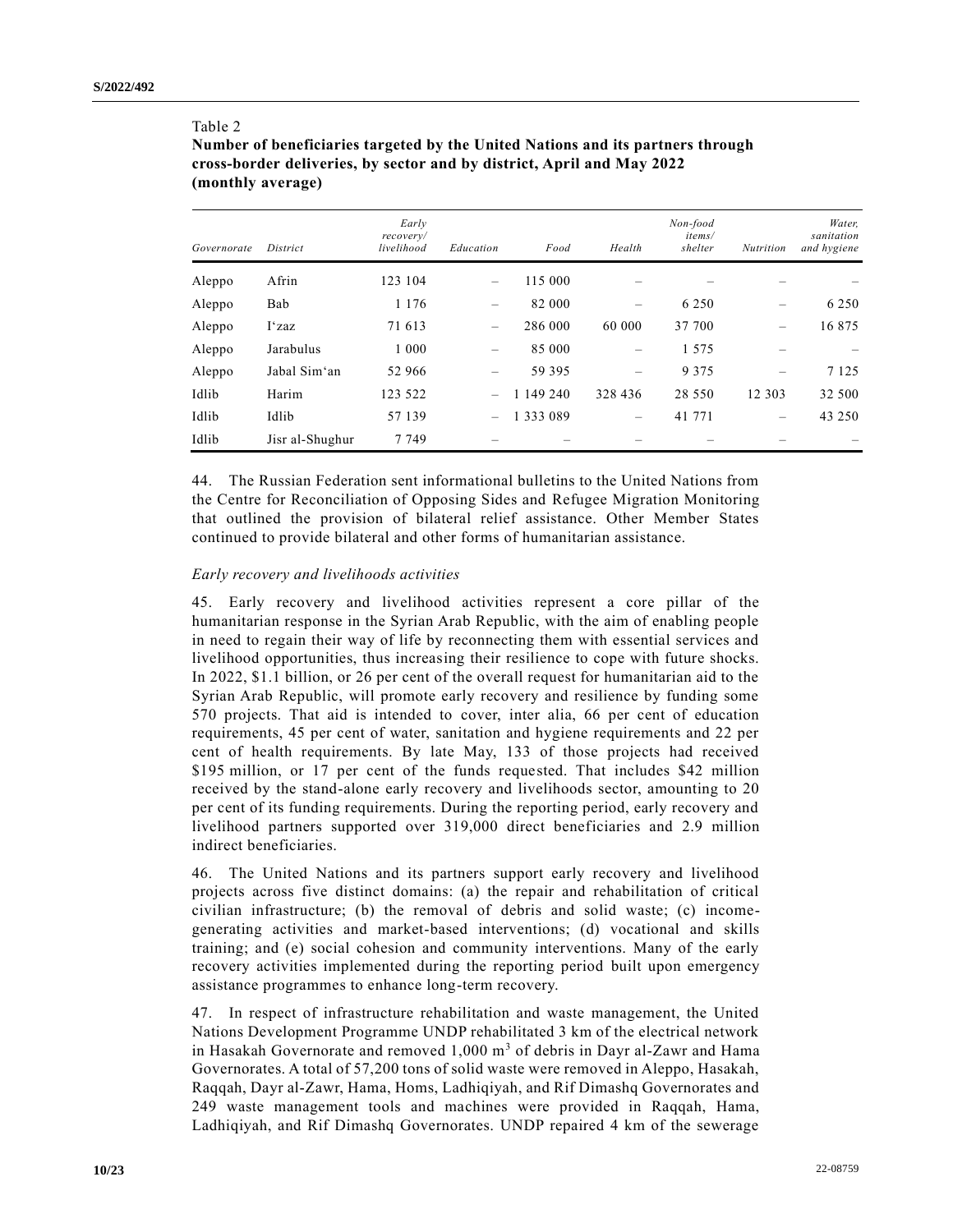system in Hasakah, Raqqah, and Dayr al-Zawr Governorates and rehabilitated two bakeries in Hasakah Governorate. To support increased access to education, UNDP and its partners rehabilitated 20 classrooms in Hama Governorate and improved access to five educational facilities in Aleppo. Two water stations were rehabilitated in Aleppo Governorate.

48. UNDP rehabilitated five health facilities in Hasakah, Hama, and Qunaytirah Governorates. As part of the efforts of UNICEF to strengthen the vaccine cold chain system, the Fund installed 30 solar-powered refrigerators in Aleppo, Dayr al-Zawr, Rif Dimashq, Homs, Qunaytirah, Dar'a and Damascus Governorates. Those refrigerators will supplement the existing cold chain system and increase the capacity of health centres to store vaccines for children at cold temperatures even when electricity is cut.

49. During the reporting period, 4,450 persons benefited from business entrepreneurship opportunities and 3,055 individuals received vocational or business training in all 14 governorates. Cash intervention supported 1,977 vulnerable households in Aleppo, Hasakah, Raqqah, Damascus, Dar'a, Dayr al-Zawr, Ladhiqiyah, Rif Dimashq and Tartus Governorates, while 437 long-term jobs and 1,710 short-term jobs were created. In addition, the rehabilitation of public infrastructure in Aleppo, Hasakah, Raqqah, Suwayda', Damascus, Dayr al-Zawr, Hama, Ladhiqiyah, Qunaytirah and Rif Dimashq Governorates provided temporary jobs for 890 people.

50. FAO provided support to 15,395 households (92,370 persons), including 4,150 households (24,900 persons) that benefited from irrigation infrastructure rehabilitation work in Homs Governorate The work completed will enable them to cultivate irrigated cereal crops and other crops during the summer. In Hasakah, Rif Dimashq, Dar'a, Dayr al-Zawr and Suwayda' Governorates, a total of 6,000 households (36,000 persons) received livestock feed to keep their animals healthy and fertile despite the current shortage in livestock feed in the local markets. In Hasakah Governorate, 105 households (630 persons) received equipment for small-scale milk processing units. Vouchers were distributed to 425 beneficiary households (2,550 persons) to support agribusinesses in Hama, Dar'a, Dayr al-Zawr and Suwayda' Governorates. A total of 4,440 households (26,640 persons) benefited from artificial insemination programmes to increase the number of heads of cattle in Dayr al-Zawr, Rif Dimashq, Hasakah, Aleppo and Idlib Governorates, while the livestock of 275 households (1,650 persons) in Aleppo and Idlib Governorates received fertility treatments, with a view to improving livestock production.

51. In the north-west of the country, UNDP and other early recovery and livelihood sector cross-border partners removed eight tons of solid waste in Aleppo Governorate. In Idlib Governorate, 25 public services were provided with support and 2 km of the sewerage system were repaired in Aleppo Governorate. In addition, 159 classrooms were rehabilitated in Aleppo Governorate, 122 km of roads were repaired in Aleppo and Idlib Governorates, four water stations were rehabilitated in Aleppo and Idlib Governorates, and 1,593 individuals received vocational or business training. Two markets, including the warehouses, and 40 bakeries were rehabilitated in Aleppo and Idlib Governorates.

52. In the north-east, 655 persons received vocational and skills training in Hasakah and Raqqah Governorates; 4,010 persons were given the support needed to rehabilitate, develop or start a business in Hasakah and Dayr al-Zawr Governorates; two schools were rehabilitated in Hasakah and Raqqah Governorates; 8,582 shortterm work opportunities were created in Aleppo, Hasakah, Raqqah and Dayr al-Zawr Governorates; and 219 individuals benefitted from vocational or business training in Hasakah Governorate.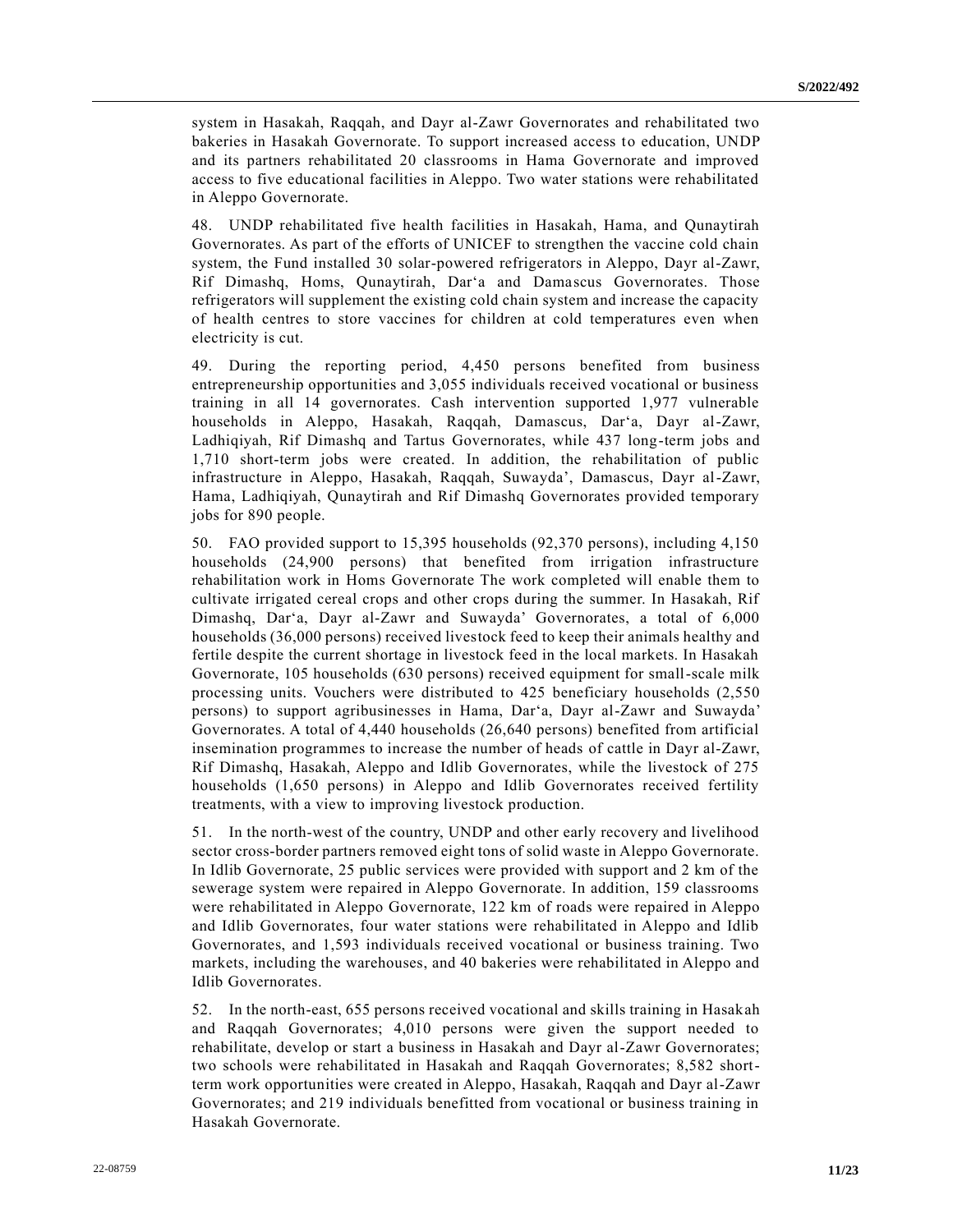53. The report of the Secretary-General [\(S/2021/1030\)](https://undocs.org/en/S/2021/1030) in response to paragraph 2 of Security Council resolution [2585 \(2021\)](https://undocs.org/en/S/RES/2585(2021)) provides further details on early recovery projects in United Nations operations.

## **Humanitarian access**

54. The provision of humanitarian assistance requires timely, safe, sustained and unimpeded access by the United Nations and all humanitarian partners to people in need across the Syrian Arab Republic. Principled humanitarian action depends on the ability to assess needs, deliver assistance and monitor and evaluate impact independently, including by engaging regularly and directly with affected people. The access landscape in the Syrian Arab Republic remains complex, with different geographical areas and types of services requiring the use of a variety of operating modalities. A total of 2,100 United Nations staff members are based in the country, including more than 600 deployed in humanitarian hubs outside Damascus, in Aleppo, Dayr al-Zawr, Hama, Homs, Ladhiqiyah, Qamishli, Suwayda' and Tartus Governorates. In addition, there are 3,867 UNRWA staff members deployed across the country. This decentralized presence contributes to greater access and proximity to affected populations. Across the Syrian Arab Republic, humanitarian aid is distributed and implemented primarily by national actors, including NGOs and the Syrian Arab Red Crescent.

### *Access in government-controlled areas*

55. In government-controlled areas, communities and enclaves that remained difficult to reach owing to administrative impediments and security approvals included Bayt Jinn and Mazra'at Bayt Jinn in western Rif Dimashq, Hajar al-Aswad in the Darayya district of Rif Dimashq Governorate, Sukhnah in the Tadmur district of Homs Governorate, and Fiq in the Fiq district of Qunaytirah Governorate.

56. United Nations personnel and third-party contractors continued to travel to field locations along with national NGOs and the Syrian Arab Red Crescent to conduct assessment, monitoring, logistics and administrative support missions. Between 16 March and 15 May 2022, 1,864 missions were conducted with programme or blanket approvals. That represented a 12 per cent decrease compared with the period from 16 January 2022 to 15 March 2022, when 2,110 such missions were conducted (see table 3).<sup>2</sup>

#### Table 3

**\_\_\_\_\_\_\_\_\_\_\_\_\_\_\_\_\_\_**

## **Total number of missions conducted with programme or blanket approvals from within the Syrian Arab Republic by United Nations agencies and third parties/facilitators, by type, 16 March to 15 May 2022**

| Type of mission                                         | Blanket approval | Programme approval | Total number |
|---------------------------------------------------------|------------------|--------------------|--------------|
| Assessment missions                                     | 104              |                    | 107          |
| Missions accompanying aid deliveries                    | 41               | 4                  | 45           |
| Monitoring missions                                     | 1646             |                    | 1653         |
| Security, logistics and administrative support missions | 57               |                    | 59           |
| Total                                                   | 1848             | 16                 | 1864         |

*Note*: Missions conducted with programme or blanket approvals do not require specific approval from the Ministry of Foreign Affairs and Expatriates.

<sup>2</sup> United Nations personnel and third-party contractors operating at humanitarian hubs outside of Damascus obtain "blanket approvals" to carry out movements as part of their regular programming. These enable regular access and reduce bureaucratic requirements.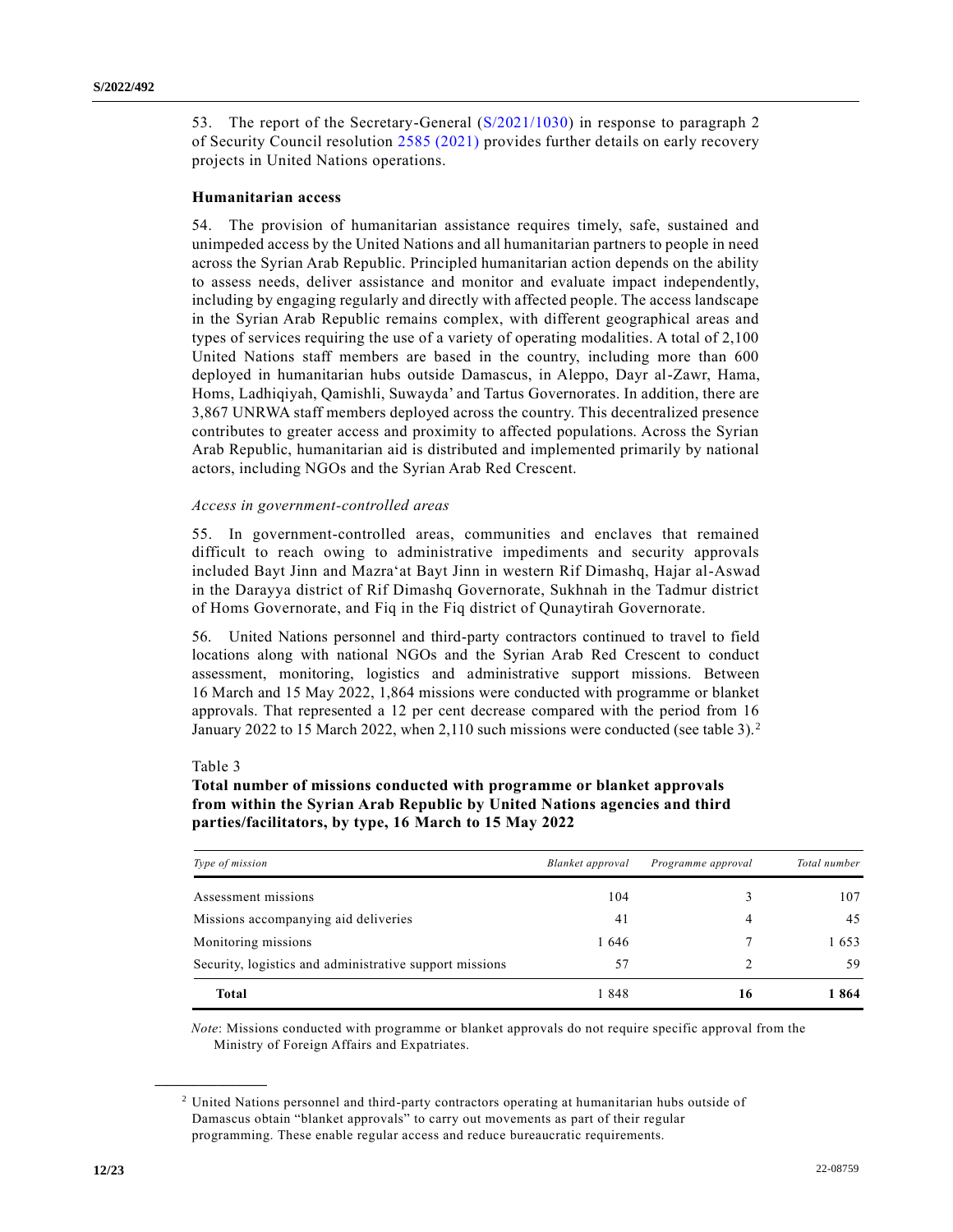## Figure II

**Total number of missions conducted with programme or blanket approvals from within the Syrian Arab Republic by United Nations agencies and third parties/facilitators, by governorate, 16 March to 15 May 2022**



57. For missions requiring specific approval by the Ministry of Foreign Affairs and Expatriates, the United Nations submitted 249 new requests, of which 183 (73.5 per cent) were approved (see table 4). This takes into account the 10-day response period by the Ministry of Foreign Affairs and Expatriates and does not negatively count requests that were submitted but are still under process.

## Table 4

| Missions from within the Syrian Arab Republic requiring specific approval by the Ministry |  |
|-------------------------------------------------------------------------------------------|--|
| of Foreign Affairs and Expatriates, 16 March to 15 May 2022                               |  |

| Type of request                                         | Number requested | Number approved | Percentage approved |
|---------------------------------------------------------|------------------|-----------------|---------------------|
| Assessment missions                                     | 31               | 24              | 77                  |
| Missions accompanying aid deliveries                    | 48               | 43              | 90                  |
| Monitoring missions                                     | $100^a$          | 53              | 53                  |
| Security, logistics and administrative support missions | 35               | 28              | 80                  |
| Explosive ordnance assessment missions                  | 35 <sup>b</sup>  | 35              | 100                 |
| <b>Total</b>                                            | 249              | 183             | 73                  |

*Notes*: Missions by United Nations personnel departing from Damascus or travelling cross-line generally require specific approval from the Ministry of Foreign Affairs and Expatriates.

The figures in table 4 are based on data internally reported by United Nations agencies and reflect approvals received within the reporting period (16 March to 15 May 2022) of the present report. These figures may therefore differ from those recorded by the Government of the Syrian Arab Republic, with which discussions are currently ongoing to align methodologies.

*<sup>a</sup>* Approval for two monitoring missions was requested on 7 November 2021.

*<sup>b</sup>* Approval for all explosive ordnance assessment missions was requested on 7 November 2021.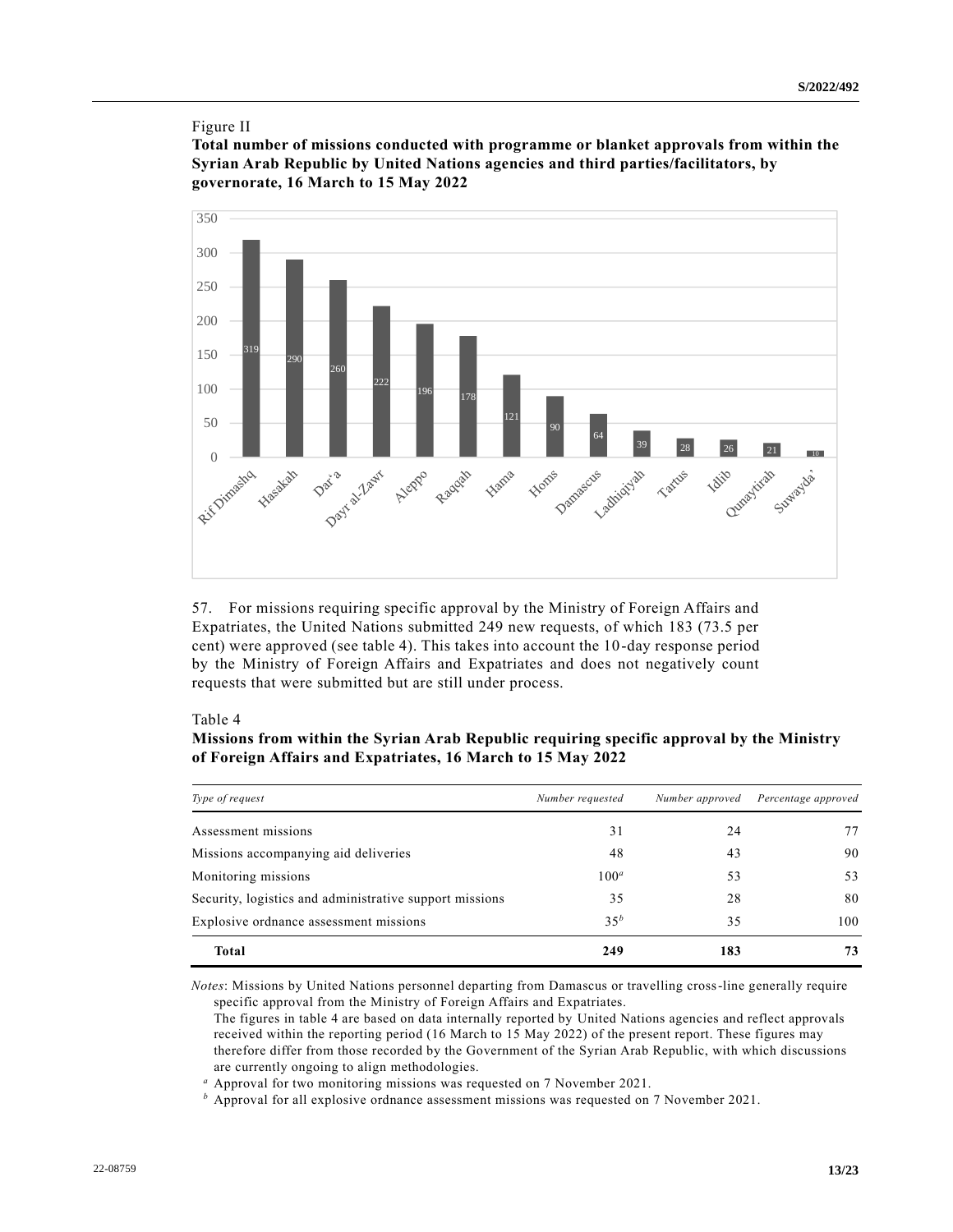## *Cross-line access in the north-west of the Syrian Arab Republic*

58. Since the adoption of Security Council resolution [2585 \(2021\)](https://undocs.org/en/S/RES/2585(2021)) in July 2021, United Nations agencies have successfully completed five cross-line missions to Sarmada, in the north-west, two of which were completed during the reporting period. On 16 May 2022, 14 trucks carrying food assistance provided by WFP made the journey from the WFP warehouse in Aleppo to the WFP warehouse in Sarmada, Idlib Governorate. A total of 589.6 metric tons of supplies were pre-positioned in Sarmada during that mission.

59. Following the third cross-line mission to Sarmada, a new operational plan, an extension of the previous plan, was developed to cover the period from 1 May to 31 December 2022. The operational plan, highlights the key request made of all parties in order to ensure that deliveries are in accordance with humanitarian principles.

60. Despite progress made, challenges still need to be overcome to achieve regular and sustained cross-line operations in the north-west, as envisaged under the United Nations plan for inter-agency cross-line convoys. Receiving the necessary and timely security guarantees from parties to the conflict remains critical to ensuring the safe passage of cross-line convoys and their personnel, while shelling, air strikes, landmines and improvised explosive devices represent real security threats to humanitarian staff. Commitment by all parties to non-interference in humanitarian activities of the crossline delivery at all stages is essential. Accountability to affected populations is an important aspect that needs to be considered, including by ensuring community acceptance of the deliveries and engaging to minimize the possibility of negative responses by neighbouring communities or other groups after the aid is delivered.

61. United Nations agencies are ready to deliver humanitarian items through additional cross-line convoys in June and the months that follow, in line with the new operational plan. The continued support of the parties is needed to facilitate these upcoming missions, including, in particular, by providing the necessary clearances and approvals for the movements. Additional funding is urgently needed to ensure that supplies can be procured for all targeted people in need.

62. As many 14,495 students (from the 9th and 12th grades) from non-governmentcontrolled areas were expected to reach various government-controlled areas by the end of May in order to take national exams. About 8,700 of those students were expected to reach Aleppo Governorate to take their exams starting from 25 May, the majority of them using the Tayhah crossing point in Manbij to take the exams in Aleppo City. These crossing points are usually closed and only open to allow movement of commercial trucks and humanitarian activities and to facilitate the crossing of students for their exams. As at 30 May 2022, a total of 7,821 students were being accommodated in 55 student centres supported by humanitarian partners. Critical funding gaps remain to provide food for students in those centres.

#### *Cross-line access in the north-east and other parts of the Syrian Arab Republic*

63. In April, humanitarian partners faced multiple challenges following tensions between the Government of the Syrian Arab Republic and local authorities. As a result of those tensions, the local authorities did not allow humanitarian supplies to pass for several days, preventing them from reaching several areas in the north-east. Trucks carrying such supplies were only allowed to pass after 29 April. However, staff movements in the north-east were not affected by the tensions. Currently, 158 United Nations humanitarian staff are implementing more than 150 humanitarian projects out of the Qamishli hub which also serves as a base for other NGO projects.

64. In April, in the north-east, a total of 48 trucks carrying United Nations humanitarian supplies crossed the Tabaqah crossing point (Raqqah Governorate) from government-controlled areas and headed to United Nations warehouses in Hasakah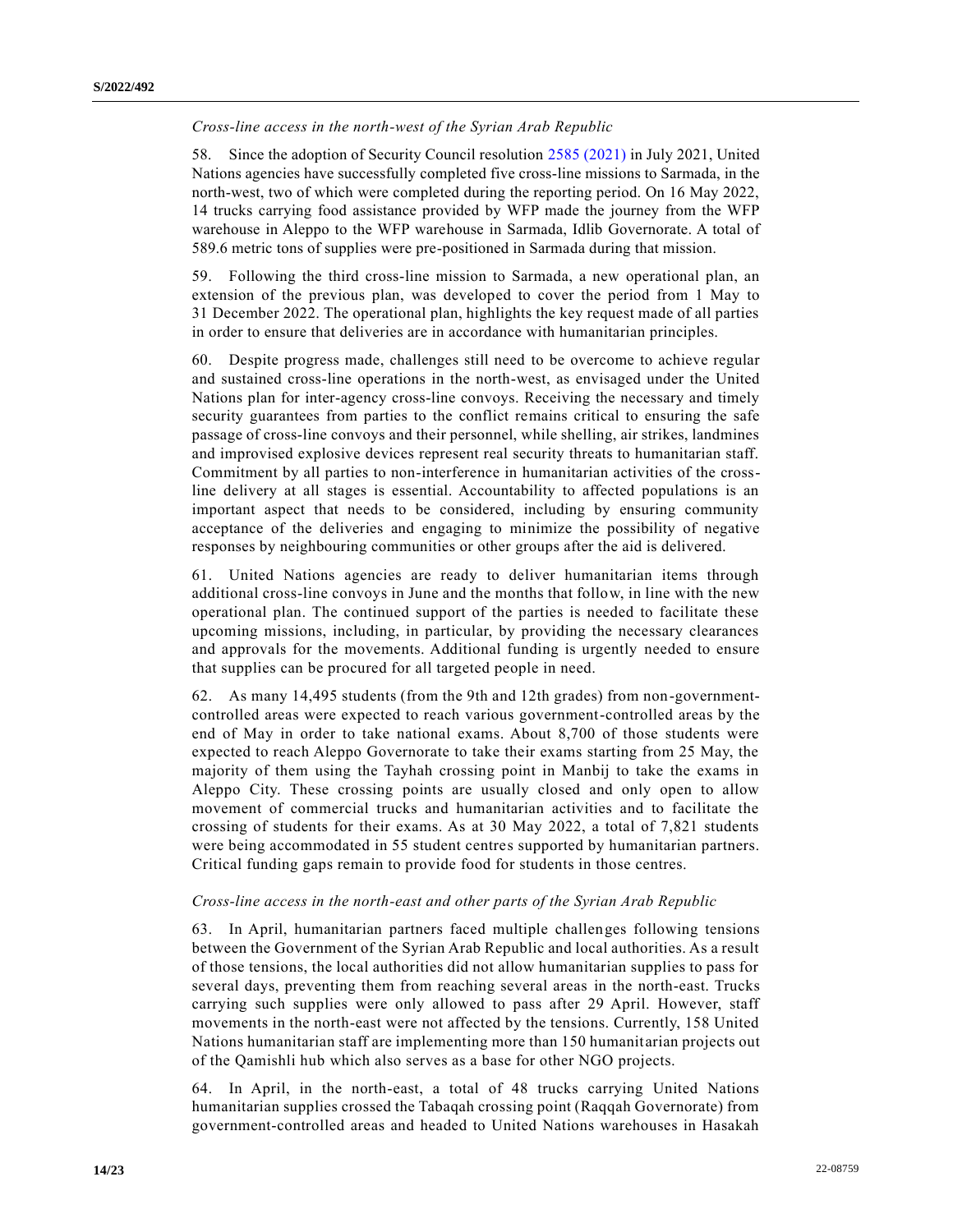Governorate. The low number of trucks relative to previous months can be attributed to blockages in the north-east of the country, which prevented trucks from reaching Hasakah for most of April. For example, in early April, a total of 43 WFP-contracted trucks transporting WFP food assistance were detained on their way to the WFP warehouse in Qamishli. All those trucks had been released by 29 April and reached their destination safely. In addition, FAO airlifted  $12 \text{ m}^3$  of compost shredders to Hasakah during the reporting period.

65. Efforts continued with regard to the delivery of sufficient and sustained medical assistance to areas in the north-east outside of government control. WHO delivered three cross-line shipments to the north-east of the country by means of one road convoy consisting of two trucks, as well as two airlifts. The shipments provided 5,665 treatment courses and included COVID-19 vaccines and vaccines used for routine immunization campaigns, medicines, laboratory supplies, paediatric scales and other medical supplies. In April and May, WHO distributed 27.7 tons of medical supplies, including bed nets to control leishmaniasis, to four hospitals, 16 health-care facilities and five camps, sufficient for 295,400 treatment courses.

66. Access to most communities in Manbij and Ayn al-Arab districts remained constrained for United Nations agencies operating from Damascus, owing to the lack of agreement between parties in control. WHO and UNICEF continued to explore the feasibility of a first cross-line mission from Qamishli to Ra's al-Ayn. Such a mission could not be carried out during the reporting period because of ongoing security concerns. The objectives of the mission are to deliver donations of Glucantime to control a potential leishmaniasis outbreak, provide COVID-19 personal protective equipment and medication to treat chronic illnesses.

67. The last United Nations humanitarian convoy to reach Rukban from within the Syrian Arab Republic was in September 2019. Access by commercial trucks, using informal routes, has been sporadic. Since the decision by the Government of Jordan in March 2020 to close the border as a preventive measure to contain the spread of COVID-19, people from Rukban who require medical care have been unable to gain access to the United Nations clinic on the Jordanian side of the border. Critical health cases continued to be referred to Damascus, in coordination with the Syrian Arab Red Crescent. Camp residents continue to live in dire conditions, with few livelihood opportunities and limited access to food, water, health care and other basic services. The United Nations continued to advocate for full access to provide regular humanitarian assistance, including seeking assurances for the necessary security guarantees for humanitarian staff. Since March 2019, a total of 20,439 persons have left the camp. The decision by families to leave Rukban is voluntary, and the United Nations provides assistance to people in the places to which they choose to return. The Organization continued to advocate to ensure the necessary access and security conditions are in place to support principled, voluntary and informed departures from Rukban camp.

#### *Cross-border access in the Syrian Arab Republic*

68. United Nations agencies and humanitarian partners continued to address the logistical and operational challenges resulting from the reduction to one authorized border crossing following the adoption of Security Council resolutions [2533 \(2020\)](https://undocs.org/en/S/RES/2533(2020)) and [2585 \(2021\).](https://undocs.org/en/S/RES/2585(2021)) All United Nations humanitarian assistance in the north-west of the country continued to be routed through the Bab al-Hawa crossing, and 4,919 trucks carrying humanitarian supplies have used that crossing point since resolution [2585](https://undocs.org/en/S/RES/2585(2021))  [\(2021\)](https://undocs.org/en/S/RES/2585(2021)) came into effect.

69. The United Nations Monitoring Mechanism for the Syrian Arab Republic continued its operations as mandated under Security Council resolutions [2165 \(2014\),](https://undocs.org/en/S/RES/2165(2014)) [2191 \(2014\),](https://undocs.org/en/S/RES/2191(2014)) [2258 \(2015\),](https://undocs.org/en/S/RES/2258(2015)) [2332 \(2016\),](https://undocs.org/en/S/RES/2332(2016)) [2393 \(2017\),](https://undocs.org/en/S/RES/2393(2017)) [2449 \(2018\),](https://undocs.org/en/S/RES/2449(2018)) [2504 \(2020\),](https://undocs.org/en/S/RES/2504(2020)) [2533](https://undocs.org/en/S/RES/2533(2020))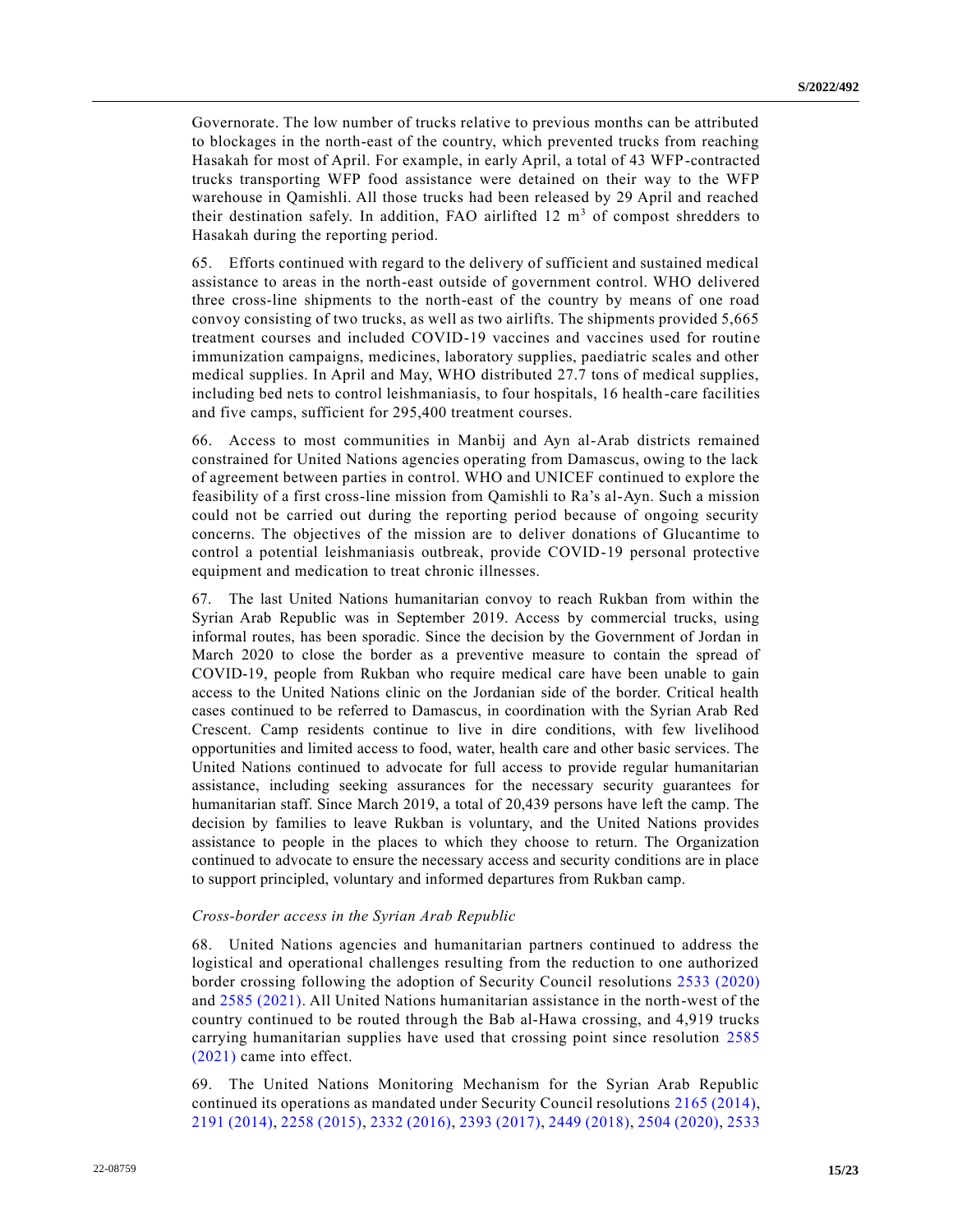[\(2020\)](https://undocs.org/en/S/RES/2533(2020)) and [2585 \(2021\).](https://undocs.org/en/S/RES/2585(2021)) The Mechanism monitored and confirmed the humanitarian nature of 20 consignments consisting of 1,686 trucks that crossed into the country from Türkiye in April and May, all through the Bab al-Hawa crossing. That brought the total number of trucks monitored since the beginning of operations to 56,421 (46,449 through Bab al-Hawa, 5,268 through Bab al-Salam, 4,595 through Ramtha and 109 through Ya'rubiyah). The humanitarian nature of each of those consignments was confirmed. For every shipment that crossed the border, the United Nations provided 48-hour advance notice to the Government of the Syrian Arab Republic, including information on the humanitarian goods to be delivered, the number of trucks, the United Nations owner and the destination (district). The Mechanism continued to benefit from the excellent cooperation of the Government of Türkiye.

## **Visas and registrations**

70. The United Nations continued to work with the Government of the Syrian Arab Republic to allow for the timely provision of visas to staff (see table 5).

| Type of request                            | Number requested | Number approved | Number rejected | Number pending |
|--------------------------------------------|------------------|-----------------|-----------------|----------------|
| Visas requested during reporting period    |                  | 47              |                 | 62             |
| Renewals requested during reporting period | $142^a$          | 76              |                 | 62             |

## Table 5 **Requests for United Nations visas, 1 April to 25 May 2022**

*<sup>a</sup>* The United Nations withdrew four visa renewal requests during the reporting period. Two visa requests remained unanswered during the reporting period.

71. A total of 47 international NGOs are registered with the Government to operate in the country.

## **Safety and security of humanitarian personnel and premises**

72. The United Nations and NGOs continued to implement programmes in areas affected by frequent armed clashes, including but not limited to air strikes, regular exchanges of indirect artillery or mortar fire and other types of attacks conducted by the various parties to the conflict. In addition, humanitarian relief personnel operated in areas that are highly contaminated with unexploded ordnance, explosive remnants of war and landmines.

73. Since the beginning of the conflict, hundreds of humanitarian workers have reportedly been killed, including 22 staff members of the United Nations system and of the entities of the United Nations system, 20 of whom were staff members of UNRWA; 66 staff members and volunteers of the Syrian Arab Red Crescent; and 8 staff members and volunteers of the Palestine Red Crescent Society. Many staff members of international and national NGOs have also been killed.

74. A total of 14 staff members of the United Nations system, all from UNRWA (nine staff and five non-staff personnel), were still detained or missing as at 31 May.

## **Observations**

75. The Syrian people have suffered gravely for over 11 years. They must not be forgotten. Syrians are enduring the worst economic situation since the conflict began, with spiralling levels of food insecurity amid rapidly rising prices of food and basic commodities. Hostilities continue in parts of the country, with devastating effects for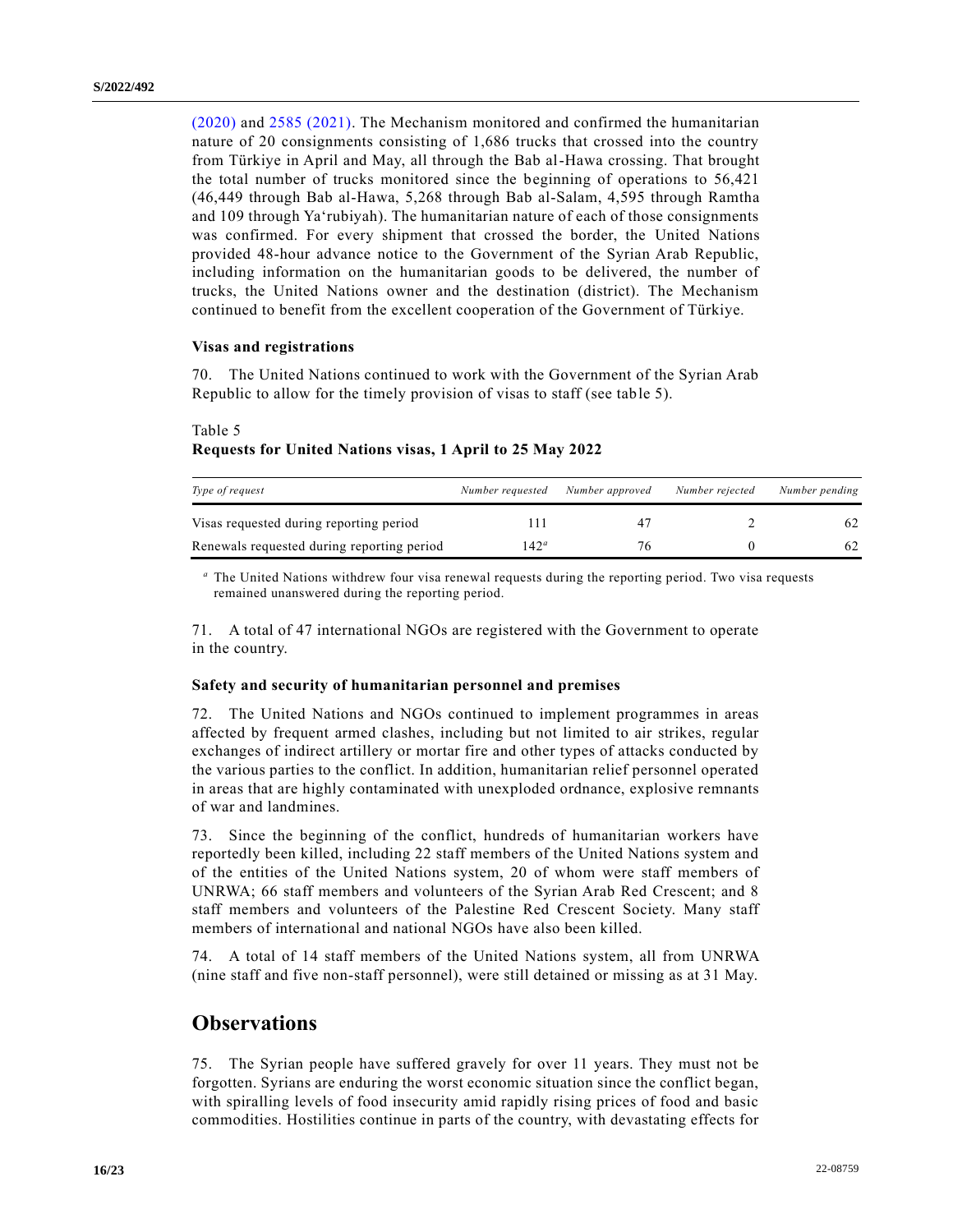civilians and the infrastructure they rely on. Any further escalation of military activity could have devastating effects for civilians. I call upon all parties to exercise maximum restraint. I recall the importance of maintaining the ceasefires agreed for the northern part of the country between the various parties and reiterate that there is no military solution to the conflict in the Syrian Arab Republic. I urge all parties to solve their concerns through peaceful means; fully implement a nationwide ceasefire; to respect the sovereignty, independence and territorial integrity of the of the Syrian Arab Republic; and to support the United Nations in facilitating a political so lution to this conflict in line with Security Council resolution [2254 \(2015\).](https://undocs.org/en/S/RES/2254(2015))

76. With summer approaching, persistent water shortages in the northern part of the country are jeopardizing already compromised health and water systems for millions of people. Vaccination rates against COVID-19 remain worryingly low. The scale of suffering across the country is staggering, with over half of the population in need of humanitarian assistance.

77. As seen around the world, it is women and girls who often suffer the most in crisis situations. Their livelihoods are disproportionally affected by the economic crisis and climatic shocks, while they continue to be subject to a range of violations of international humanitarian law and of their human rights, including killing, arbitrary deprivation of liberty and gender-based violence. I call upon all parties to put the rights of women and girls at the centre of their consideration.

78. The United Nations and its humanitarian partners are reaching over 7 million people every month throughout the Syrian Arab Republic. I welcome the generous pledges made in Brussels in May, but more support is required. Significant steps have been taken towards increasing early recovery and resilience programming. The consensus at the Brussels Conference on the need to focus on and prioritize early recovery programming was heartening. Sustained investments are imperative to deliver education, water and sanitation, health, electricity and social protection to vulnerable people in the Syrian Arab Republic. Only through a firm commitment to the provision of basic services can we ensure we leave no woman, man or child behind in the Syrian Arab Republic. I call upon donor countries to swiftly translate the generous pledges made into early disbursal of funding.

79. The United Nations has extended its plan for regular inter-agency cross-line humanitarian convoys to the north-west of the Syrian Arab Republic. Five cross-line missions have deployed since August 2021, and efforts are ongoing to deploy additional convoys. The United Nations is doing everything in its power to expand these operations and increase their predictability, effectiveness, scale and safety. However, there is no alternative in place at this time that can match the scale and scope of the massive United Nations cross-border operation, which provides food, vaccines and other vital aid to 2.4 million people each month. Failure to renew the authorization for the use of Bab al-Hawa would mean cutting off this vital lifeline, at a time when needs are at their highest. Humanitarian actors urgently need more access to people in need. I therefore call upon the Security Council to renew resolution [2585](https://undocs.org/en/S/RES/2585(2021))  [\(2021\)](https://undocs.org/en/S/RES/2585(2021)) in July for an additional year, at a minimum. As I have said before, it is a moral and humanitarian imperative to do so.

80. In March 2020, I called for the waiving of sanctions that may impede access to essential health supplies, COVID-19-related medical support or food in the Syrian Arab Republic. It is encouraging that a technical dialogue between relevant Member States and humanitarian actors regarding sanctions and humanitarian operations in the Syrian Arab Republic is under way. I hope that the relevant parties can find ways to address the challenges that several humanitarian actors in the country face in ensuring adequate and reliable access to financial services.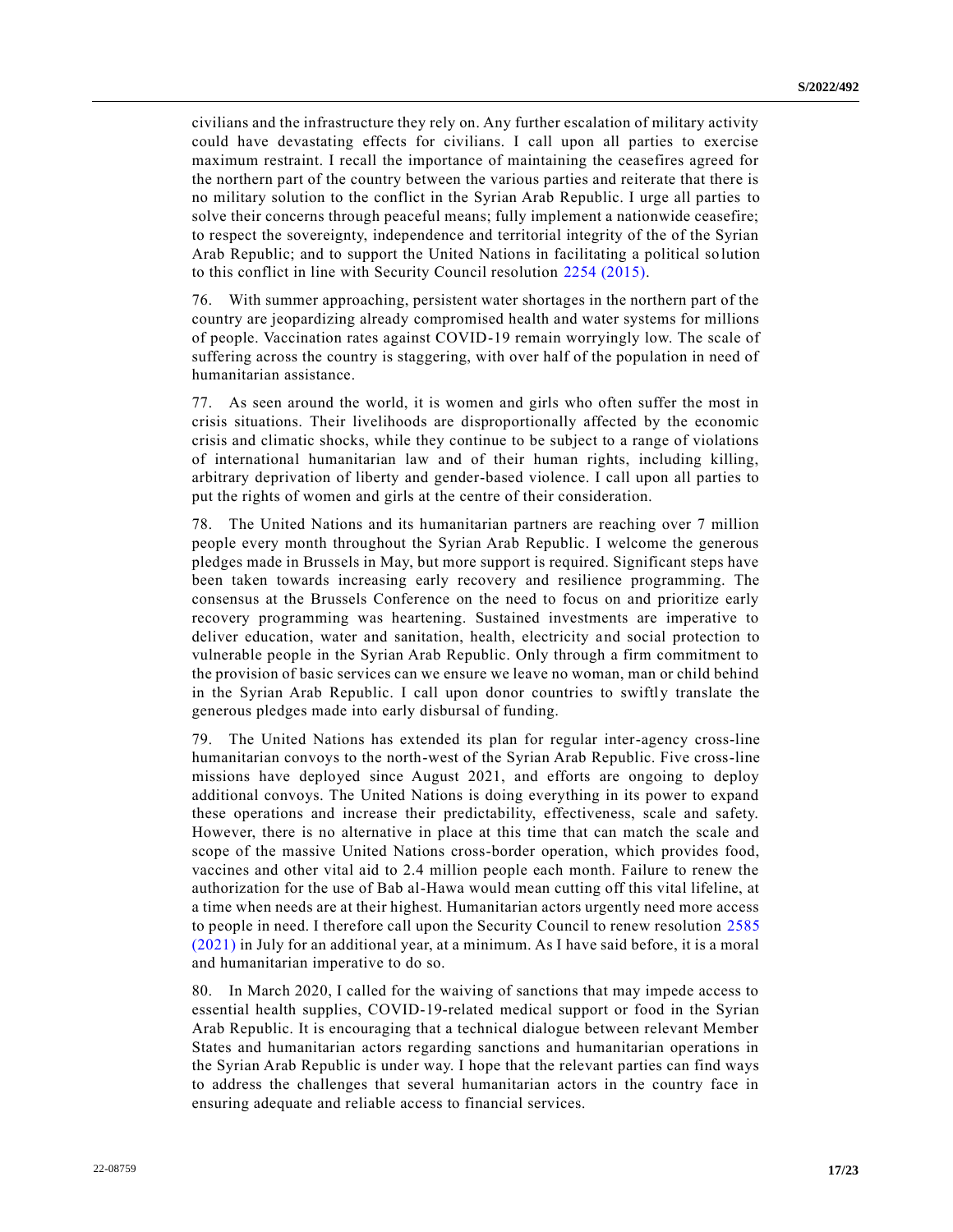81. I remain distressed by the ongoing impact of violence across the Syrian Arab Republic, which continues to kill and injure civilians, including women and children. I reiterate my call upon all parties to respect, protect and take constant care to spare civilians and civilian infrastructure in accordance with international humanitarian law and international human rights law. I also remind all States, in particular those with direct influence over parties to the conflict, that they are bound to take proactive steps to ensure respect for international humanitarian law, including as it relates to the protection of civilians.

82. I also took note of the recent release of detainees in the Syrian Arab Republic in the context of the latest presidential amnesty decree. The amnesties should focus on providing victims with an effective remedy for violations of their human rights or freedoms.

83. I reiterate, in this regard, the importance of the unilateral release of persons arbitrarily deprived of their liberty, in particular women, children, the elderly and sick, who are especially vulnerable during the COVID-19 pandemic. The majority are held by the Government of the Syrian Arab Republic. I call upon the Government and non-State armed groups to allow humanitarian and human rights agencies access to places of detention, and to account for the fate and whereabouts of detainees. Where detainees are suspected of crimes, they must be promptly informed of the charges against them, afforded fair and prompt trials, and be released immediately if they are found to be detained arbitrarily. Prompt, effective, thorough and transparent investigations should be conducted to establish the cause and circumstances of deaths that occur while in custody. Identified perpetrators must be brought to justice. Furthermore, in cases of wrongful death, families and dependants of victims should be informed and receive full and adequate reparations within a reasonable time.

84. Continued impunity for serious violations and abuses of human rights and serious violations of international humanitarian law remains of grave concern. Perpetrators must be held accountable. I call upon all parties to the conflict, in particular the Government of the Syrian Arab Republic, as well as all States, civil society and the United Nations system, to cooperate fully with the International, Impartial and Independent Mechanism to Assist in the Investigation and Prosecution of Persons Responsible for the Most Serious Crimes under International Law Committed in the Syrian Arab Republic since March 2011, in particular by providing relevant information and documentation. Accountability for serious violations and abuses of human rights and serious violations of international humanitarian law is both a legal requirement and central to achieving sustainable peace in the Syrian Arab Republic. I reiterate my call for the situation in the country to be referred to the International Criminal Court.

85. In view of the ongoing serious concerns repeatedly raised with regard to the protection of civilians and other human rights concerns in the Syrian Arab Republic, I continue to strongly urge the Government of the Syrian Arab Republic, in line with Human Rights Council resolutions [S-18/1](https://undocs.org/en/A/HRC/RES/S-18/1) and [19/22,](https://undocs.org/en/A/HRC/RES/19/22) to cooperate with the special procedures of the Human Rights Council and with OHCHR, including through the establishment of a field presence with the mandate to protect and promote human rights.

86. The eighth session of the small body of the Constitutional Committee was held in Geneva from 30 May to 3 June. I call upon the Syrian parties to constructively engage with the Special Envoy. Substantive progress is critical to enable forward momentum towards a political solution as required by Security Council resolution [2254 \(2015\).](https://undocs.org/en/S/RES/2254(2015)) With Syrian resilience stretched to its limit, it is essential for all parties to place the needs of the Syrian people first.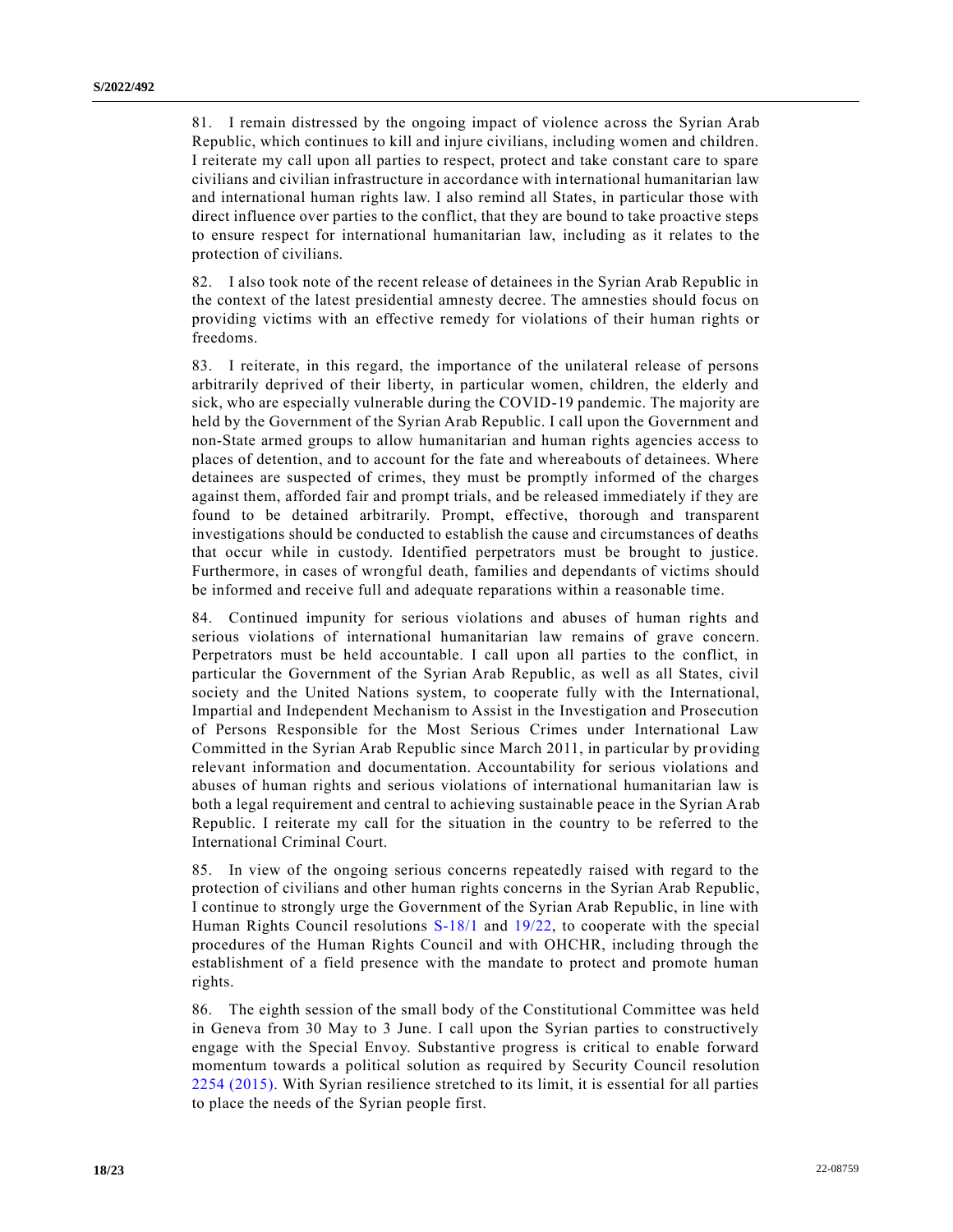## **Annex I**

# **Reported incidents affecting civilians recorded by the Office of the United Nations High Commissioner for Human Rights between April and May 2022**<sup>1</sup>

## **Idlib Governorate**

- On 4 April, four boys (students) were killed as a result of several ground-based strikes that hit several areas including the al-Shahid Abdul Rahman Qassim primary school in the village of Ma'arat al-Na'san in north-eastern rural Idlib. The shelling damaged the external wall of the school and windows.
- On 15 April, a civilian man was killed and another was injured as a result of an explosion of an explosive remnant of war in an agricultural area near the city of Jisr al-Shughur in western rural Idlib.
- On 12 May, a boy was injured as a result of an air strike that hit a poultry farm in the village of Mantif in the Ariha area southern rural Idlib.

## **Aleppo Governorate**

- On 7 April, two civilians, including a woman, were injured as a result of indiscriminate shooting as armed clashes broke out in the town of Bulbul in the Afrin area in north-western rural Aleppo.
- On 10 April, two civilian men were injured as a result of the explosion of a vehicle-borne improvised explosive device that occurred near the Ra'i checkpoint, at the entrance of Bab city in eastern rural Aleppo.
- On 23 April, a civilian man was killed as a result of indiscriminate shooting, as armed clashes broke out in the district of Afrin in north-western rural Aleppo. The man was shot and killed while he was walking in the street.
- On 26 April, six civilians, including three boys, were injured as a result of several ground-based strikes that hit a local market and residential areas in the town of Mari' in the I'zaz area in northern rural Aleppo.
- On 2 May, a civilian man was killed as a result of shooting at a checkpoint in the area of Bulbul in the Afrin area in northern rural Aleppo.
- On 3 May, a civilian woman was arrested and detained in the city of Afrin in north-western rural Aleppo. She was arrested as she was passing a checkpoint. Her family was denied information about her fate and whereabouts.
- On 11 May, a civilian man was arrested and detained from his home in the district of Ma'batli in the Afrin area in north-western rural Aleppo. His family was denied information about his fate and whereabouts.
- On 13 May, a boy was killed as a result of reported several ground-based strikes that hit residential and commercial areas in the town of Nubl in western rural Aleppo.

**\_\_\_\_\_\_\_\_\_\_\_\_\_\_\_\_\_\_**

<sup>&</sup>lt;sup>1</sup> The list of incidents exemplifies human rights issues of concern raised in the report. Owing to the changing patterns of conflict and the loss of networks of credible and/or reliable sources in many conflict-affected areas, however, verifying incidents is increasingly difficult. The list, which contains only those incidents that were reported to the Office of the United Nations High Commissioner for Human Rights and that have been verified according to its methodology, should not be considered comprehensive.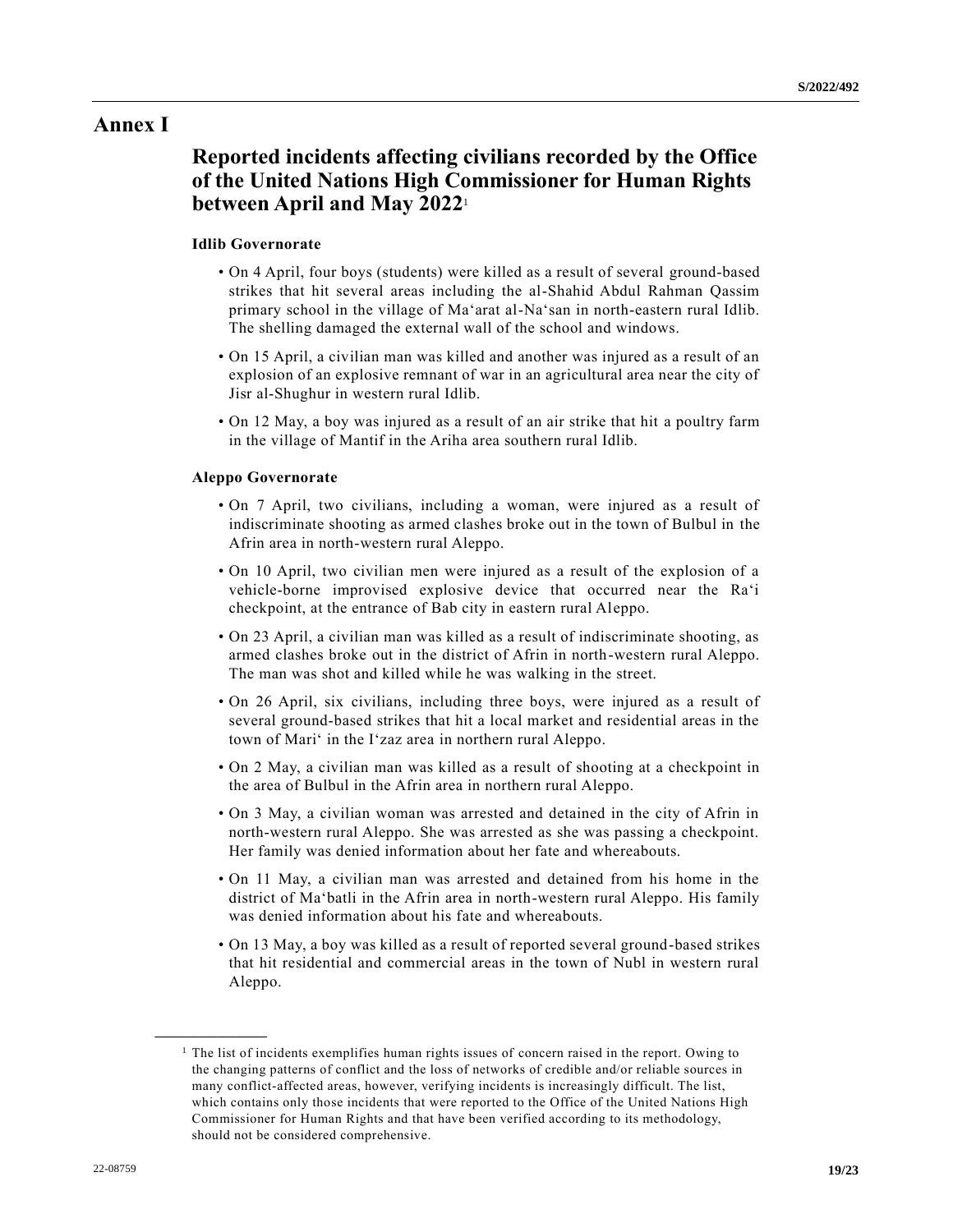## **Dayr al-Zawr Governorate**

- On 12 April, two civilian women were killed in a reported landmine explosion in the village of Marih in eastern rural Dayr al-Zawr.
- On 16 April, two civilian men were killed in a drive-by shooting in the village of Jasmi in northern rural Dayr al-Zawr.
- On 27 April, seven civilian men were killed and four civilians were injured in the village of Fanajin in northern rural Dayr al-Zawr during a reported shooting at a gathering to break their fasting during the holy month of Ramadan.

### **Raqqah Governorate**

- On 7 April, the family of a male detainee was notified to receive his body from one of the hospitals in Raqqah. In June 2018, the deceased had been arrested and detained from his home in the village of Huwayjat Shinan in eastern rural Raqqah. His family was denied information about his fate and whereabouts until his death was acknowledged. Moreover, he was reportedly in good health condition at the time of his arrest.
- On 15 April, 12 teachers were fired, including two female teachers, reportedly following their participation in peaceful demonstrations in Raqqah city that took place in March 2022. The demonstrators called for higher wages and improved standards of working conditions. On the same day, another nine male teachers were fired in the city of Tabaqah in western rural Raqqah, for the same reason.
- On 5 May, a civilian man was killed as result of a landmine explosion in the village of Muwaylih in western rural Raqqah.

#### **Hasakah Governorate**

- On 22 April, a Syrian displaced woman was killed in phase 4 of Hawl camp in eastern rural Hasakah. The woman was reportedly shot in the head and chest.
- On 2 May, two civilian Syrian displaced men were shot and injured in phase 5 of Hawl camp in eastern rural Hasakah. The men were reportedly shot in the chest.
- On 14 May, the bodies of a Syrian displaced woman and an Iraqi woman were found in phase 3 of Hawl camp in eastern rural Hasakah. The women were reportedly shot and killed with bullets to the chest.

#### **Dar'a Governorate**

- On 8 April, a reconciled former member of an armed group was shot and killed in the town of Ayn Dhakar in western rural Dar'a.
- On 8 April, a boy was killed in a reported landmine explosion in the town of Umm al-Mayadin in eastern rural Dar'a.
- On 12 April, a member of a political party was shot and killed in a drive-by shooting, in the city of Nawa in western rural Dar'a.
- On 17 April, a civilian court judge was shot and killed in front of his home in the village of Qita in northern rural Dar'a. His brother was injured in the same incident.
- On 7 May, two boys were killed in a reported landmine explosion in an agriculture area in the town of Faqi' in Shaykh Miskin area in western rural Dar'a.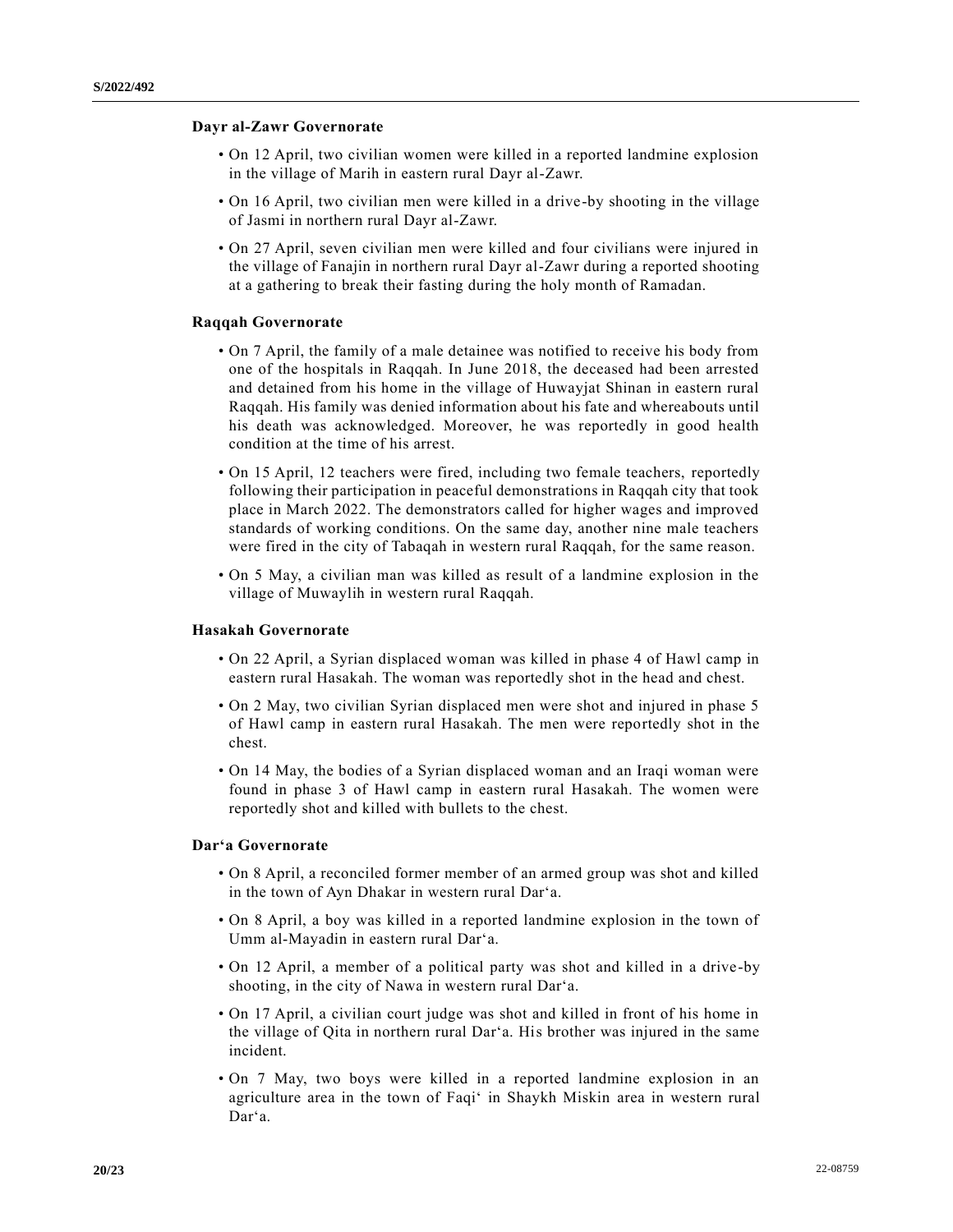# **Annex II**

# **List of United Nations humanitarian cross-border operating partners**

- 1. AFAQ
- 2. Agency for Technical Cooperation and Development
- 3. Al Resala Foundation
- 4. Al Sham Humanitarian Foundation
- 5. Al-Ameen for Humanitarian Support
- 6. Alseeraj for Development & Healthcare
- 7. ATAA Humanitarian Relief Association
- 8. BAHAR
- 9. Basma for Relief and Development
- 10. Basmeh & Zeitooneh for Relief and Development
- 11. Big Heart Foundation
- 12. BINAA for Development
- 13. Bonyan Organization
- 14. CARE International
- 15. Children of One World
- 16. Deutsche Welthungerhilfe e.V. (German Agro Action)
- 17. Doctors of the World Türkiye
- 18. Ghiras Al Nahda
- 19. Global Communities
- 20. GOAL
- 21. Hand in Hand for Aid and Development
- 22. Handicap International
- 23. Hope Revival Organization
- 24. Human Appeal Türkiye
- 25. Human Rights and Freedoms and Humanitarian Relief Foundation
- 26. Humanitarian Initiative Association
- 27. Humanitarian Relief Association
- 28. Ihsan for Relief and Development
- 29. Independent Doctors Association
- 30. Insan Charity
- 31. Insani Inisiyatif Dernegi
- 32. International Humanitarian Relief Association
- 33. Islamic Relief Worldwide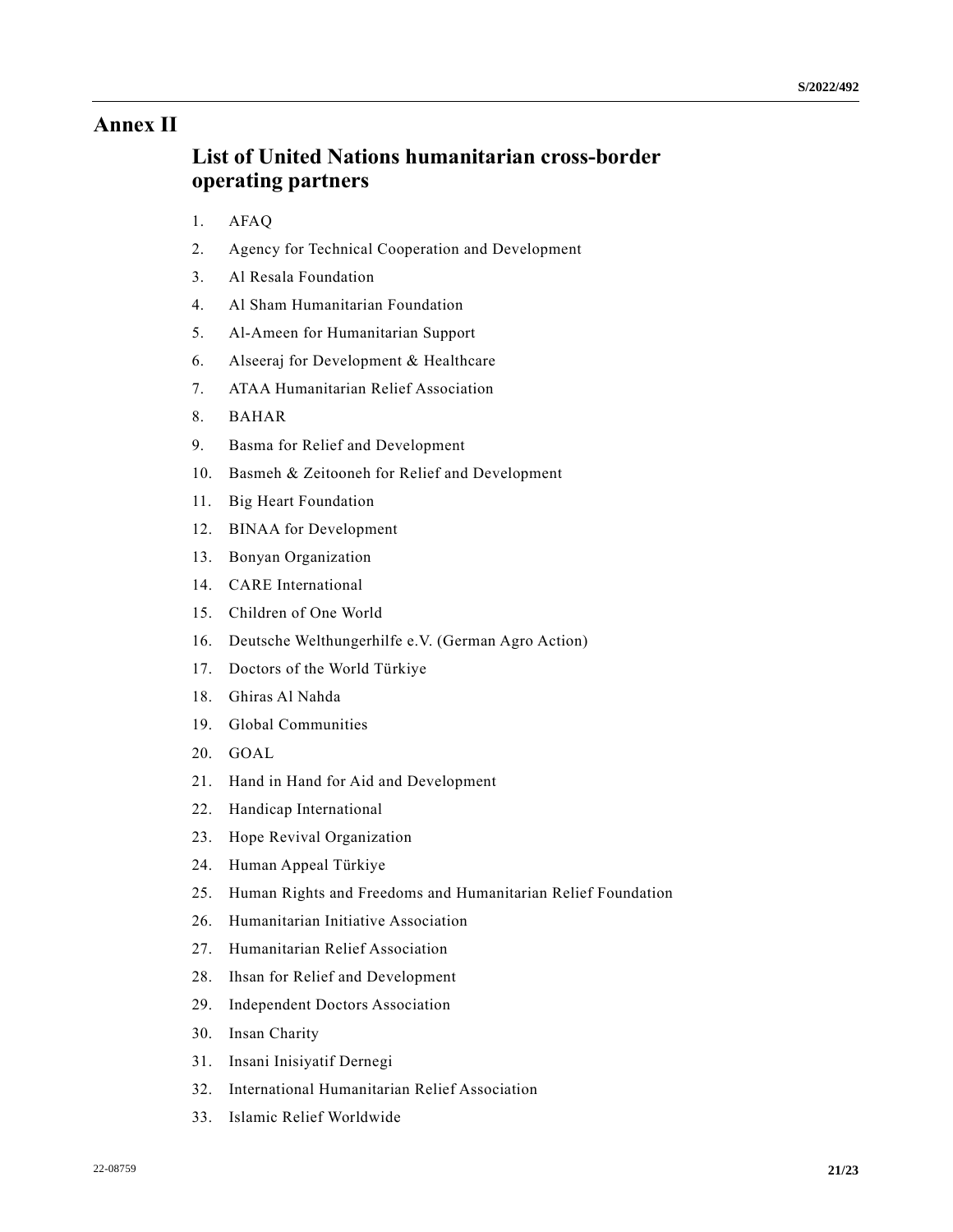- 34. KUDRA
- 35. Maram Foundation for Relief and Development
- 36. Massrat The Establishment for Human Care and Development
- 37. Medina Association
- 38. Mercy without Limits
- 39. Mercy-USA for Aid and Development
- 40. Muzun for Humanitarian and Development
- 41. NAS
- 42. Nasaem Khair
- 43. Norwegian Refugee Council
- 44. Orange
- 45. Orient for Human Relief
- 46. People in Need
- 47. Physicians Across Continents
- 48. POINT Organization
- 49. Qatar Charity
- 50. Qatar Red Crescent Society
- 51. REACH Initiative
- 52. Relief Experts Association UDER
- 53. Relief International
- 54. Sadad Humanitarian Organization
- 55. Saed Charity Association
- 56. SANED Organization
- 57. SENED Organization
- 58. Shafak Organization
- 59. SKT Organization
- 60. Social Development International
- 61. Solidarités International
- 62. Space of Peace
- 63. Syria Relief
- 64. Syria Relief and Development
- 65. Syrian American Medical Society Foundation
- 66. Syrian Engineers for Construction and Development
- 67. Syrian Expatriate Medical Association
- 68. Takaful Al Sham Charity Organization
- 69. The HALO Trust
- 70. The Mentor Initiative